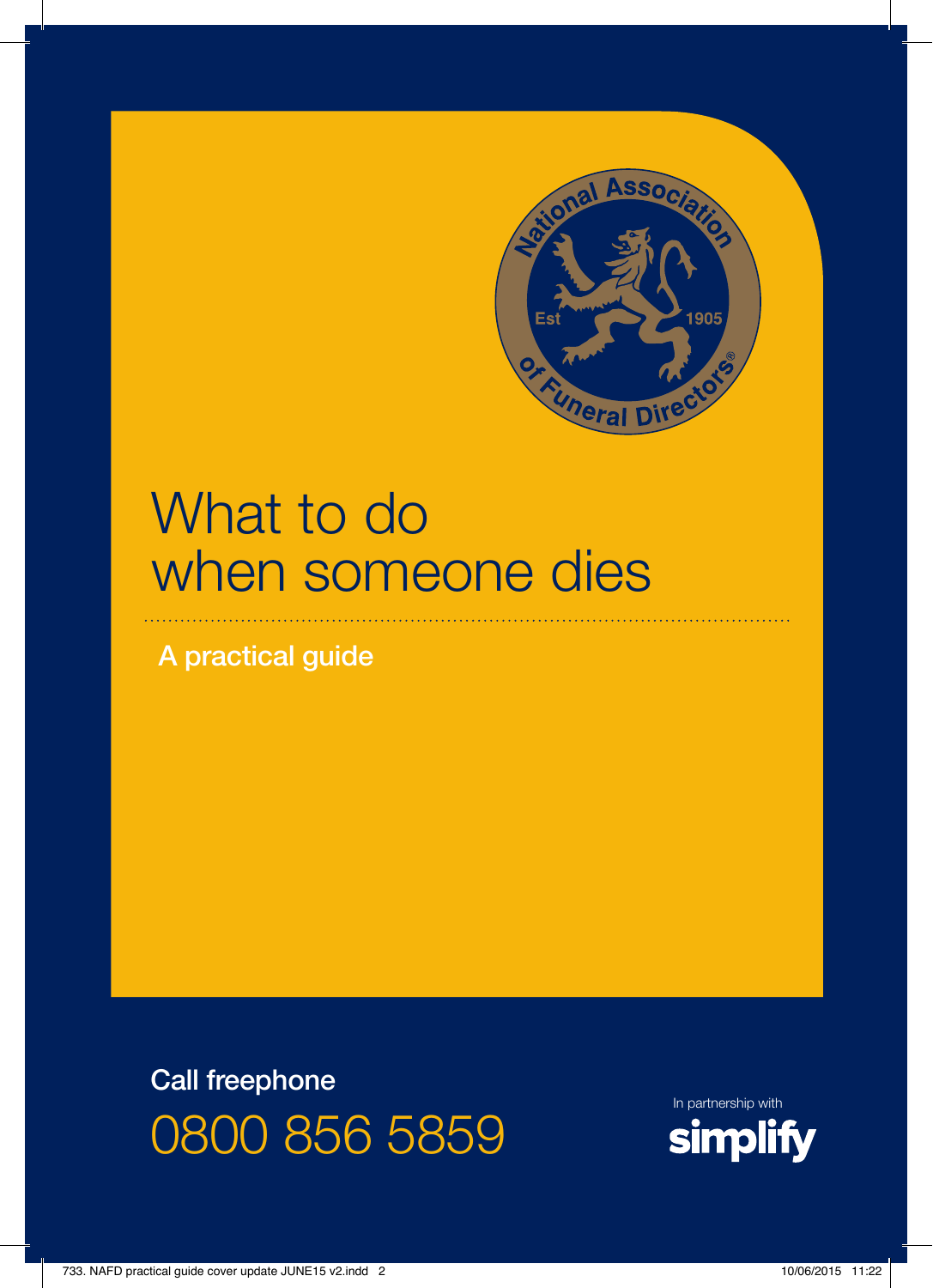#### Important information

If you know that the person who has died wished to donate their organs or tissue for transplant after their death, please make the professionals you are in contact with aware of this fact as soon as possible. It is not always possible to carry out these wishes depending on the circumstances of the death but informing professionals quickly increases the chances of this happening.

Please also inform professionals as soon as possible if there is signed consent to donate the body to medical science.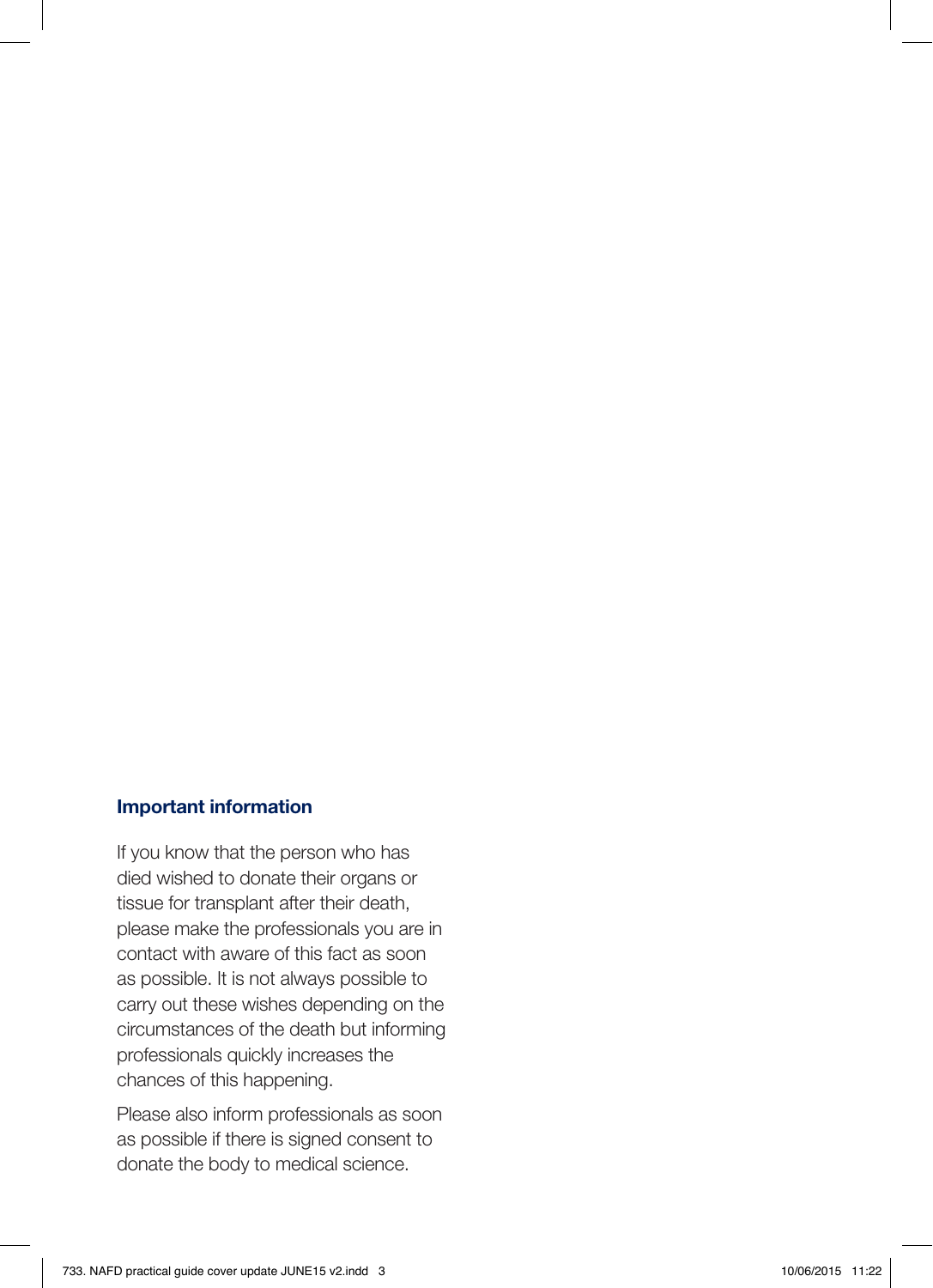# **Contents**

|                                             | 2  |
|---------------------------------------------|----|
| An overview of what needs to be done        | 3  |
| Looking after the person who has died       | 5  |
|                                             | 6  |
|                                             | 8  |
|                                             | 10 |
|                                             | 11 |
|                                             | 13 |
|                                             | 14 |
|                                             | 19 |
|                                             | 20 |
|                                             | 22 |
|                                             | 27 |
|                                             | 28 |
| What is the difference in Scotland?         | 30 |
| What is the difference in Northern Ireland? | 31 |
| Changes to death certification              | 32 |
|                                             | 34 |
|                                             | 36 |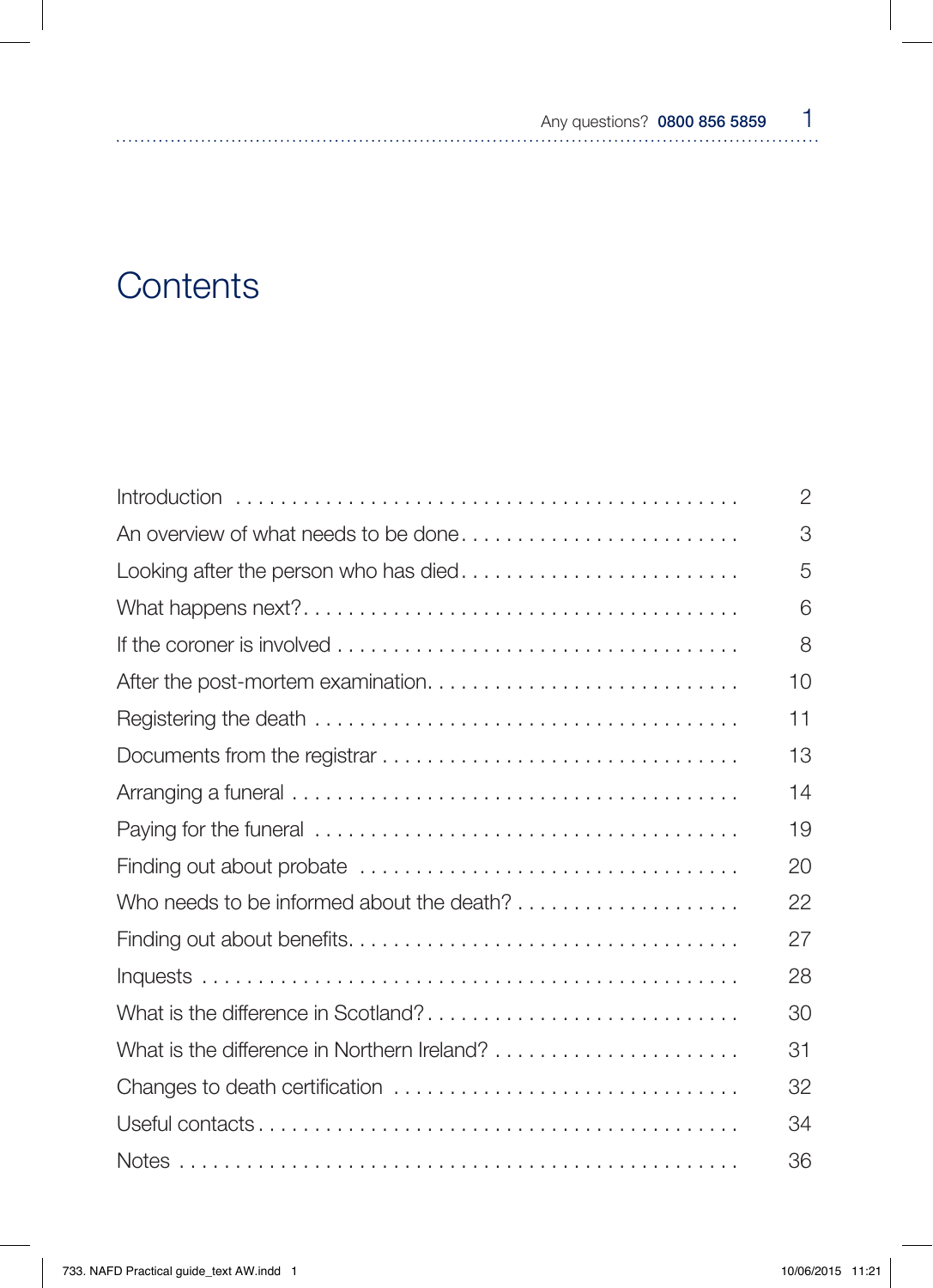# Introduction

We generally expect that the death of a close family member or friend will be emotionally distressing. This is normal and natural.

However, until we find ourselves responsible for making the funeral arrangements or helping someone with that responsibility, we often do not realise how many practical tasks there are to do when someone dies.

A number of publications and websites explain what needs to be done. This guide is different as it gives you space to make notes as you make the necessary arrangements. These might be the names and phone numbers of people you have met or need to call, questions you want to ask or reminders for yourself.

Every death is a unique event and because no booklet can cover every set of circumstances, please call our free helpline on 0800 856 5859 for any further information or advice you may need. If we don't know the answer we will find out and call you back or tell you who to contact for what you need.

Please also call the helpline if you have ideas of how we can improve this guide for other families in the future.

This guide does not cover the actions to be taken to deal with a business or employees after the death of a business owner. Please seek advice from specialist professional advisors for these issues.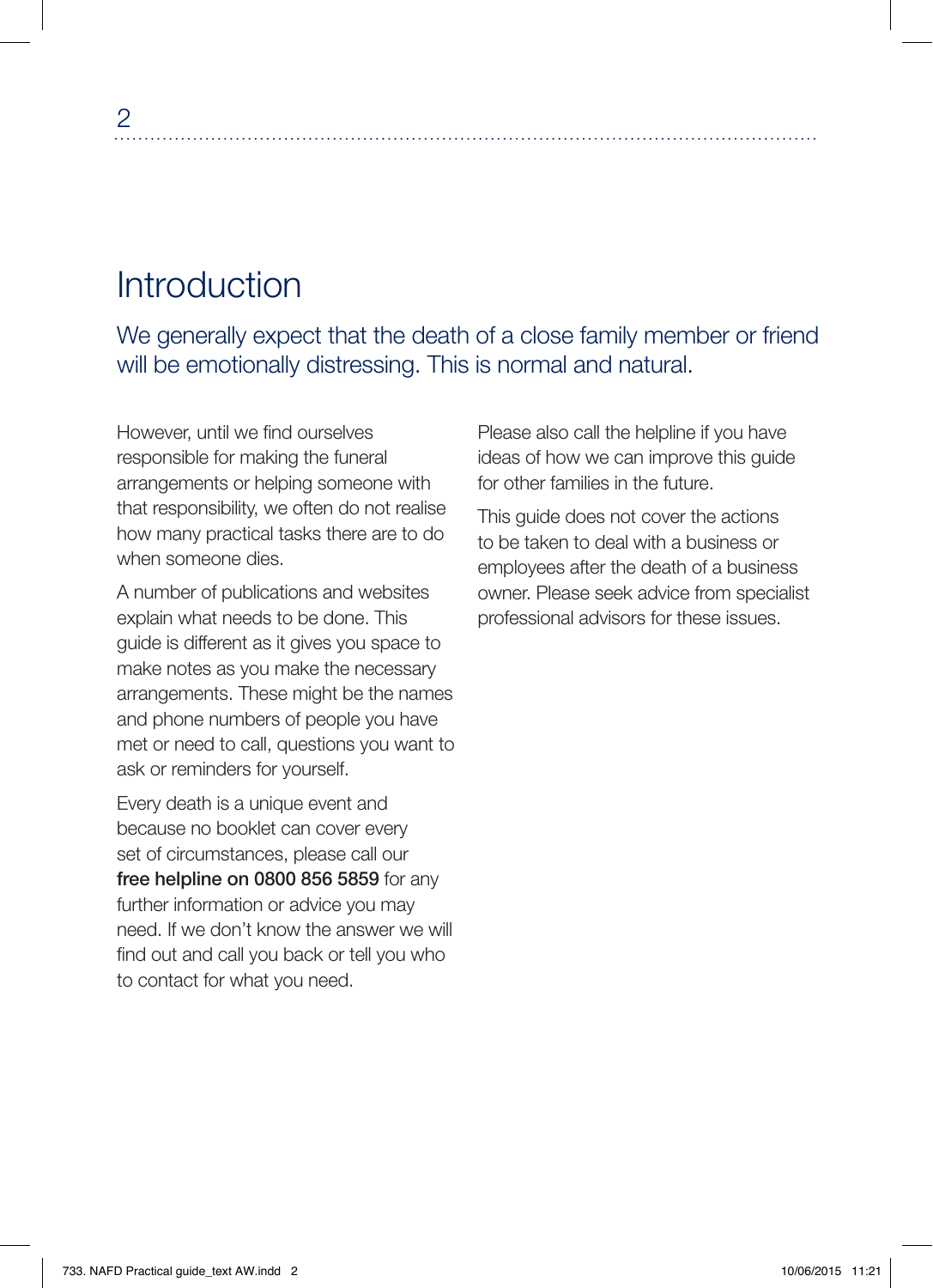# An overview of what needs to be done

To help you understand where you are in the process, the diagram overleaf gives you an at-a-glance overview.

We have arranged the sections in this guide in the chronological order in which arrangements are usually made and given extra notes pages at the end for your own use.

#### A note on language

Although we recognise the person who died was a special and unique individual, to save space we use the term 'the deceased' throughout this guide.

For information and advice, call our free helpline on 0800 856 5859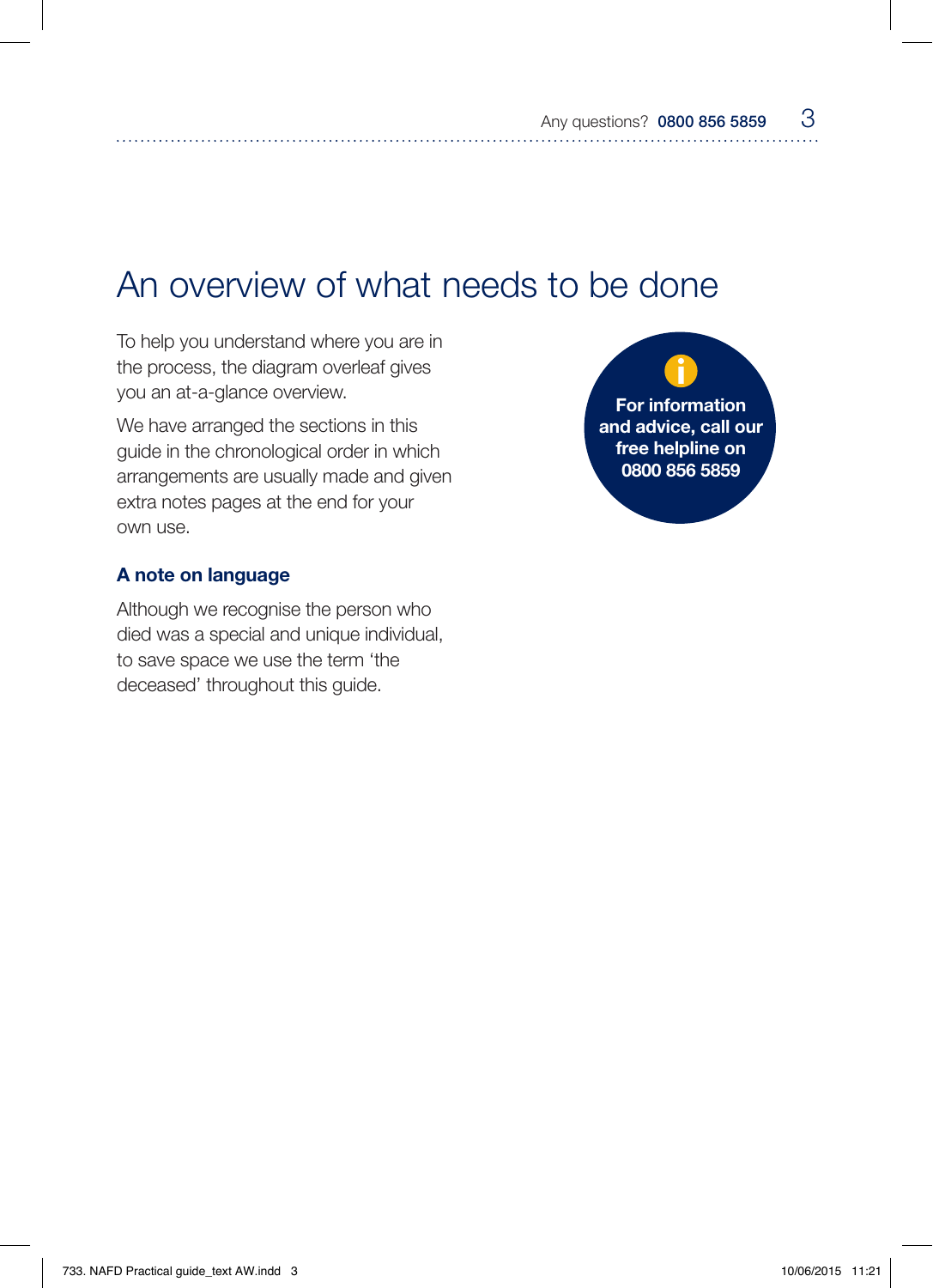# At-a-glance overview

### Immediately after the death

- Death is usually confirmed by a professional
- The person who has died is moved to a mortuary or funeral director's premises

### Doctor issues Medical Certificate or coroner investigates the death

• This depends on the circumstances of the death

#### Registration of death

• Documents are issued that allows the funeral to proceed and the estate to be administered

#### Funeral

# Determine who should take the legal responsibility for administering the estate

#### Informing organisations of the death

- Financial and legal
- Central and local government
- Health sector

#### Claim any benefits

• This usually needs to happen within 3 months of the death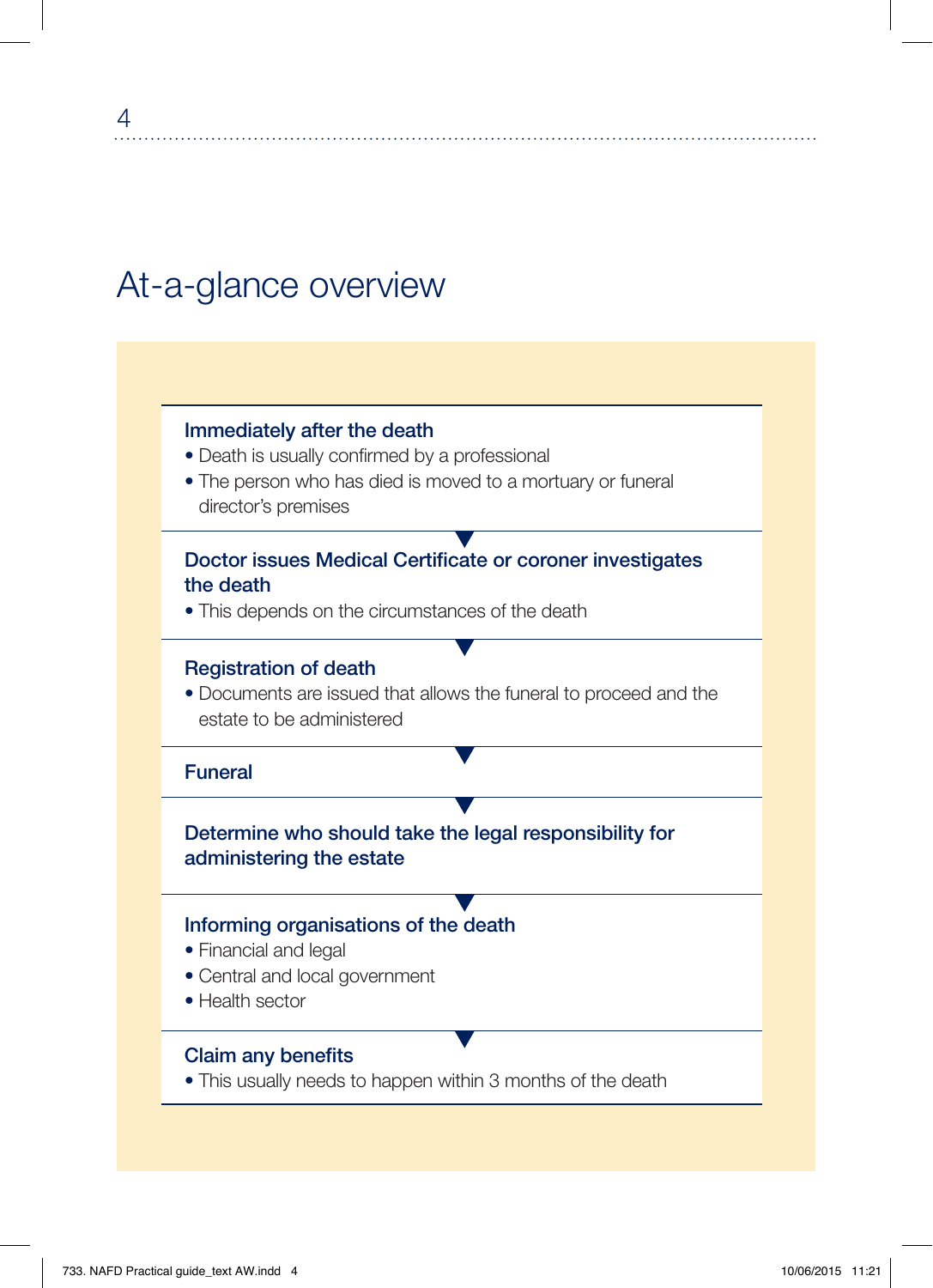# Looking after the person who has died

If the patient was in hospital at the time of death you will often be given an opportunity to spend some time with your relative on the ward before the body has to be moved to the mortuary. Most hospitals also have a viewing room. This is often called the chapel of rest. You will usually need an appointment to see someone in the viewing room, which is often arranged by the hospital's bereavement service.

If someone has died at home or in a nursing home the death is often both natural and expected. The death will usually be confirmed by a qualified professional. You may call a funeral director when you are ready to do so. It is possible to keep the body at home but we would recommend you seek advice before deciding to do this.

If someone has died in a public place or at home and the death was not expected, the person may be taken to hospital by ambulance if resuscitation is attempted. The police will also attend and if death is confirmed at the scene they will notify the coroner (see page 8). A funeral director will move the body for the coroner. This is usually to the nearest large hospital but some cities have public mortuaries. Please do not contact hospital staff to arrange to see your relative as they will often not have the authority to arrange this.

If you have not been given a contact number, a coroner's officer will phone you, usually on the next working day. Ask them if you wish to see your relative.



You may want to note here where your relative has been moved to and any contact numbers you are given.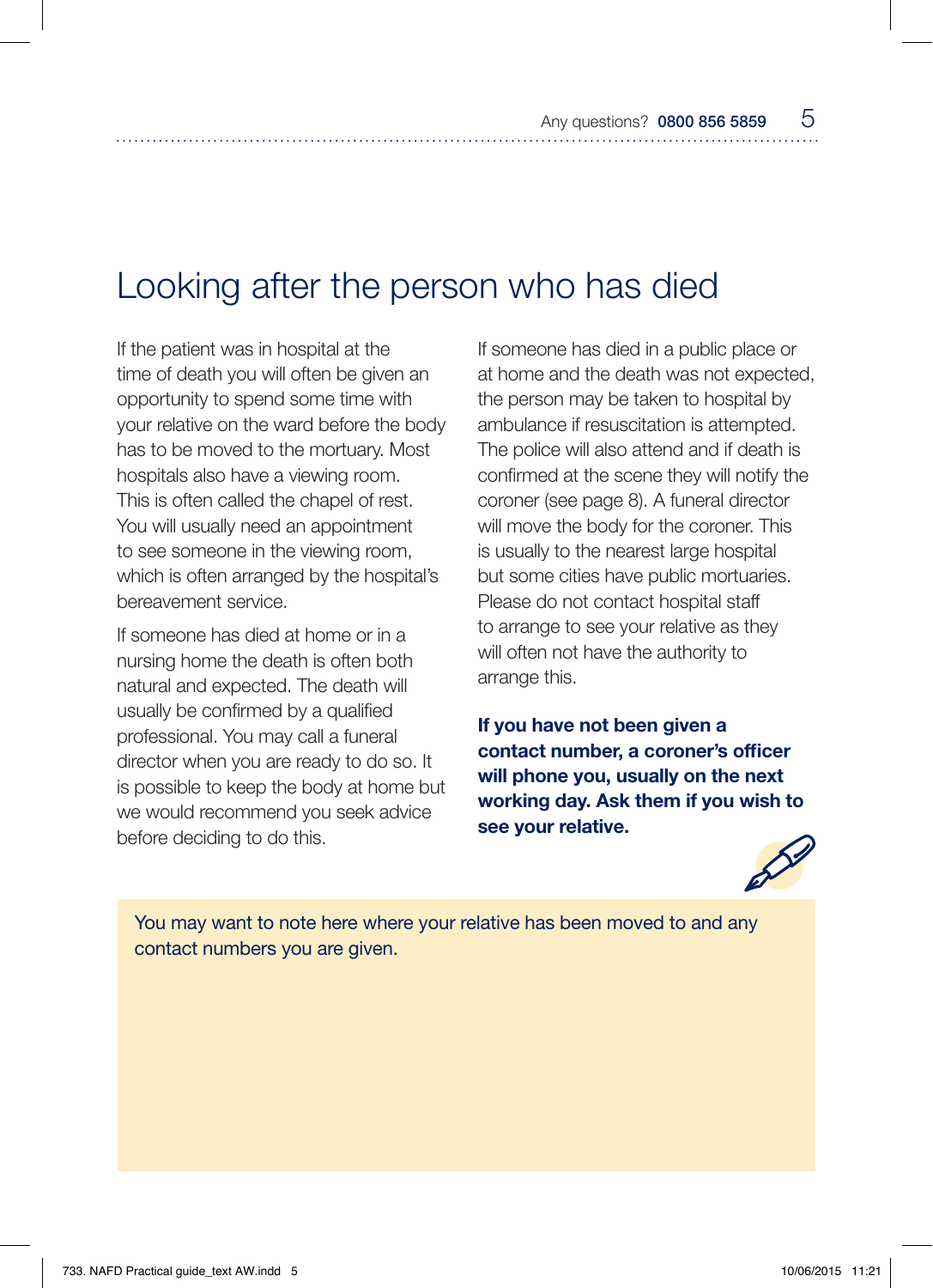# What happens next?

This depends on the circumstances in which someone has died.

If the death is both expected and natural, a doctor who has been looking after the patient will be able to issue a Medical Certificate of Cause of Death (MCCD). You need this to be able to register the death unless a coroner is involved (see page 8).

If the person died in hospital you may have to wait for administrative staff to contact you to give you an appointment to collect the MCCD. The ward staff will tell you the procedure. You can usually collect any belongings at the same time as the certificate. This delay may seem inconvenient, but the doctor who needs to complete the MCCD may not be on duty at the time of the death.

## Staff at the hospital, care home or surgery will talk you through the procedure.

If the death was at home or in a care/ nursing home it will usually be the GP who issues the MCCD.

Often you will be shown the certificate, but sometimes it will already have been placed in a sealed envelope. You may want to ask about this when you make the appointment to collect the MCCD. It is quite reasonable to ask what is written on the certificate as the cause of death and to be sure that you understand this.

This may be the first time you have seen in writing that the person has died and this can feel quite a shock.

### See page 32 for changes to the death certification system.

Please let the hospital or surgery staff know if you need to meet with the doctor – this may mean you have to wait a little longer for your appointment.

### The MCCD is needed for you to register the death unless the coroner is involved.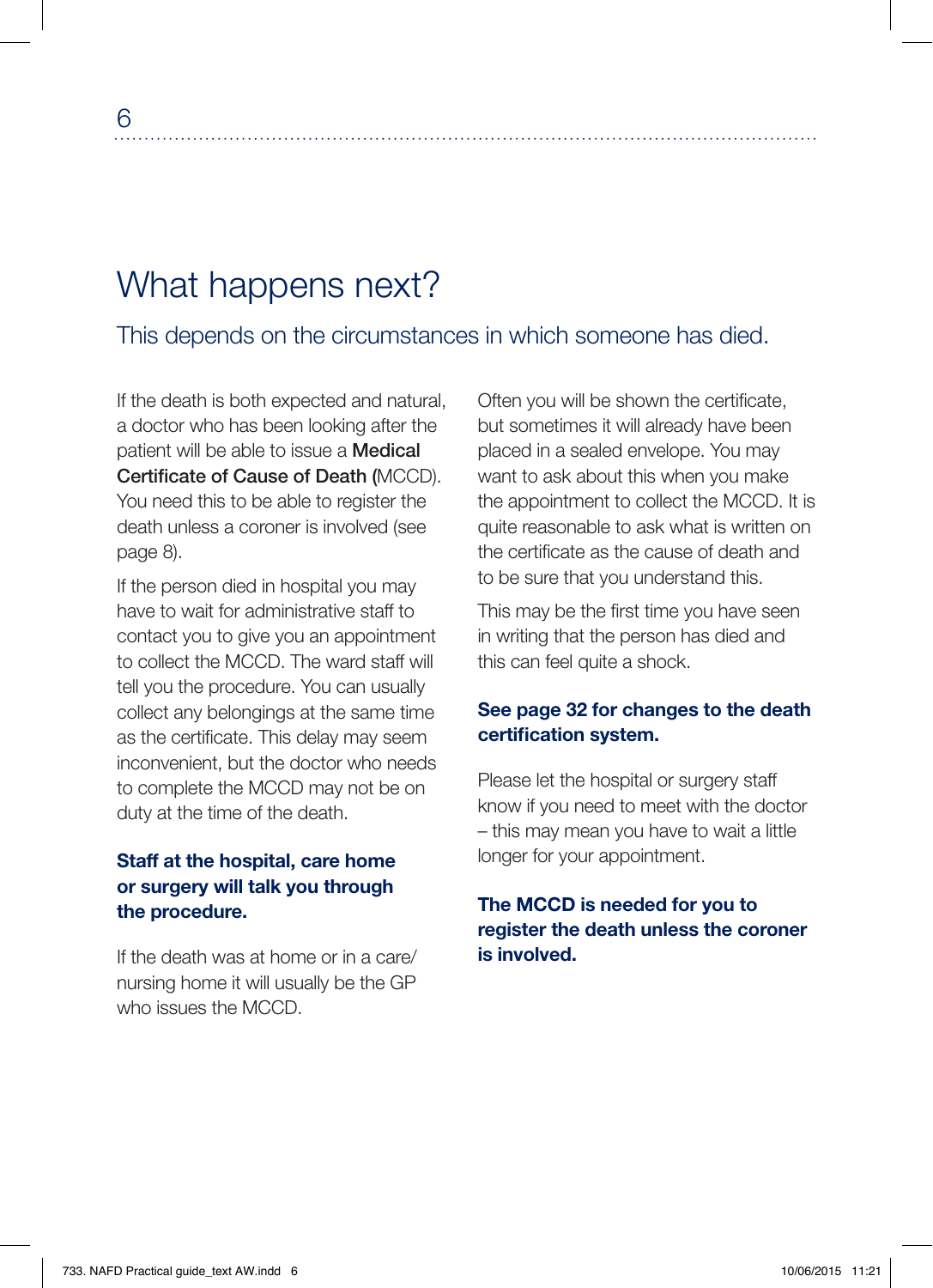

You may want to note here any contact phone numbers, your appointment to collect the certificate and any questions you may have for the doctor.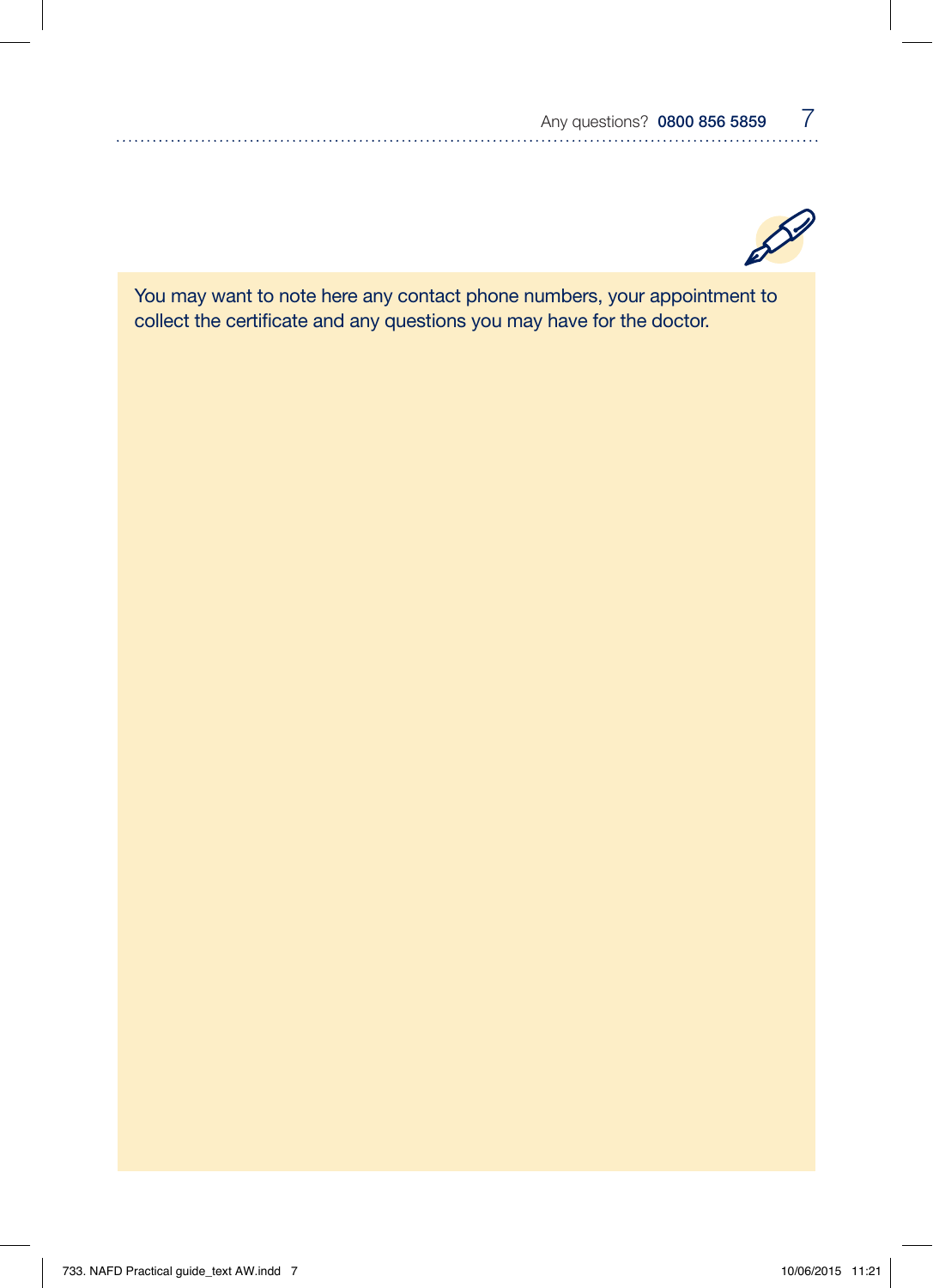# If the coroner is involved

The majority of deaths notified to the coroner are completely natural but the cause of death is not certain.

### It is a legal requirement in England, Wales and Northern Ireland that the cause of death is known and recorded.

Scottish Law is similar. Examples of deaths which are referred to a coroner are those where the cause of death is not known, as a result of an accident, resulting from medical treatment or which are suspicious. The police or a doctor informs the coroner. See page 30 to find out about the procedure in Scotland.

The coroner is a senior and independent judicial officer and has coroner's officers working for him or her, who carry out investigations for the coroner.

Usually someone from the coroner's office will speak to the nearest relative or their representative, as well as any doctors who have been looking after the deceased, before deciding if a postmortem examination is necessary. This is an external and internal examination of the body. It is normally possible to view and dress the body as usual after the examination. Please tell the coroner's office if you object to post-mortem examination for any reason, but it is a

legal requirement about which you have no choice. You do have the right to be represented at the examination, but most people find this unnecessary.

The purpose of the examination is to determine the cause of death and it is not done for research or any other purpose. It may be necessary to keep very small samples of tissue and fluid from the body for further testing. You will be told if this is necessary and given a choice about what happens to the samples in the future.

The Ministry of Justice has a very helpful booklet Guide to coroners and inquests and Charter for coroners services. If you are not offered this it can be downloaded using this link: www.justice.gov.uk/ downloads/burials-and-coroners/ guide-charter-coroner.pdf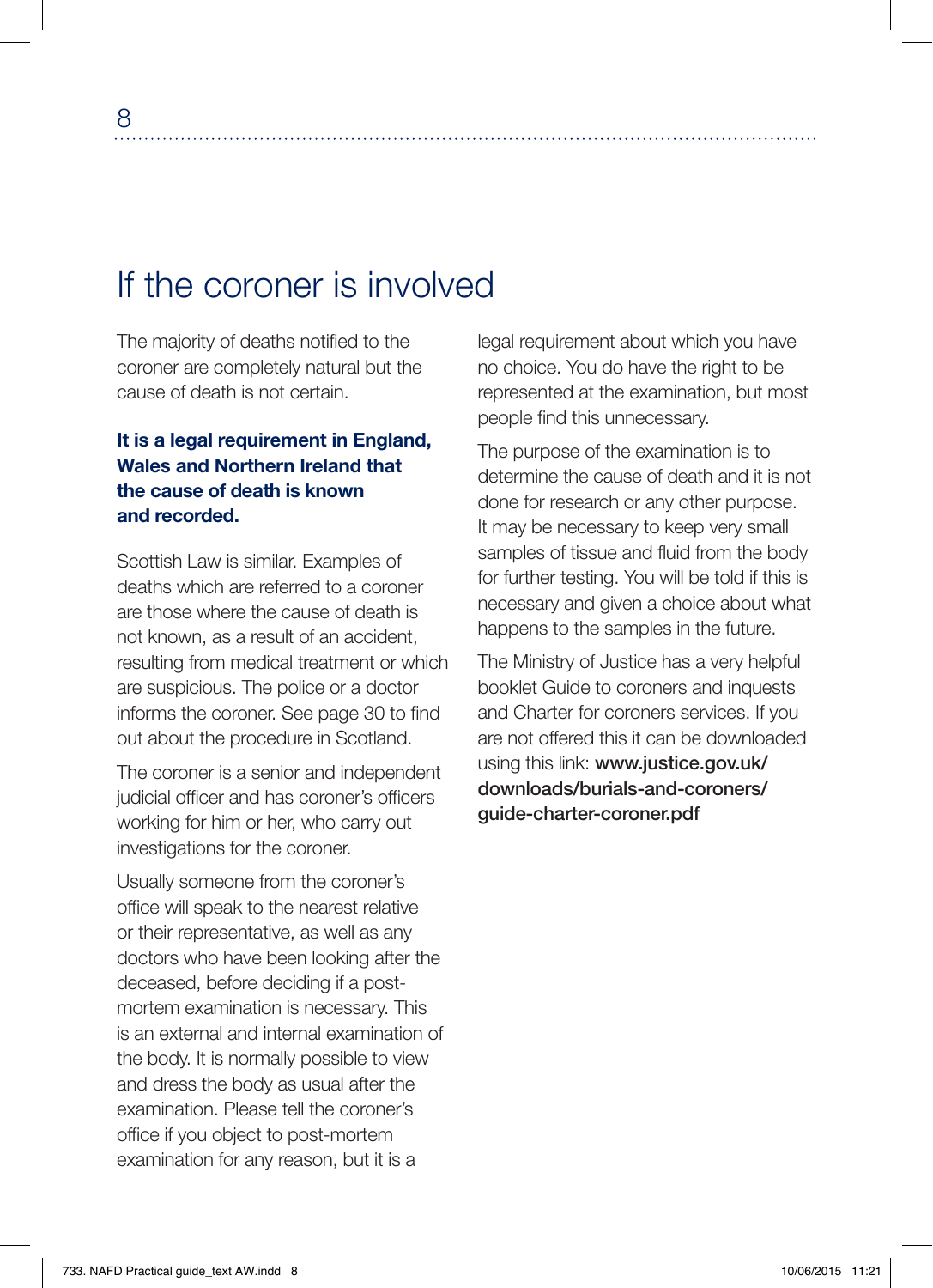

You may want to use this space to keep a note of the coroner and coroner's officers' names and contact details and any information you want to give them, or questions you may want to ask.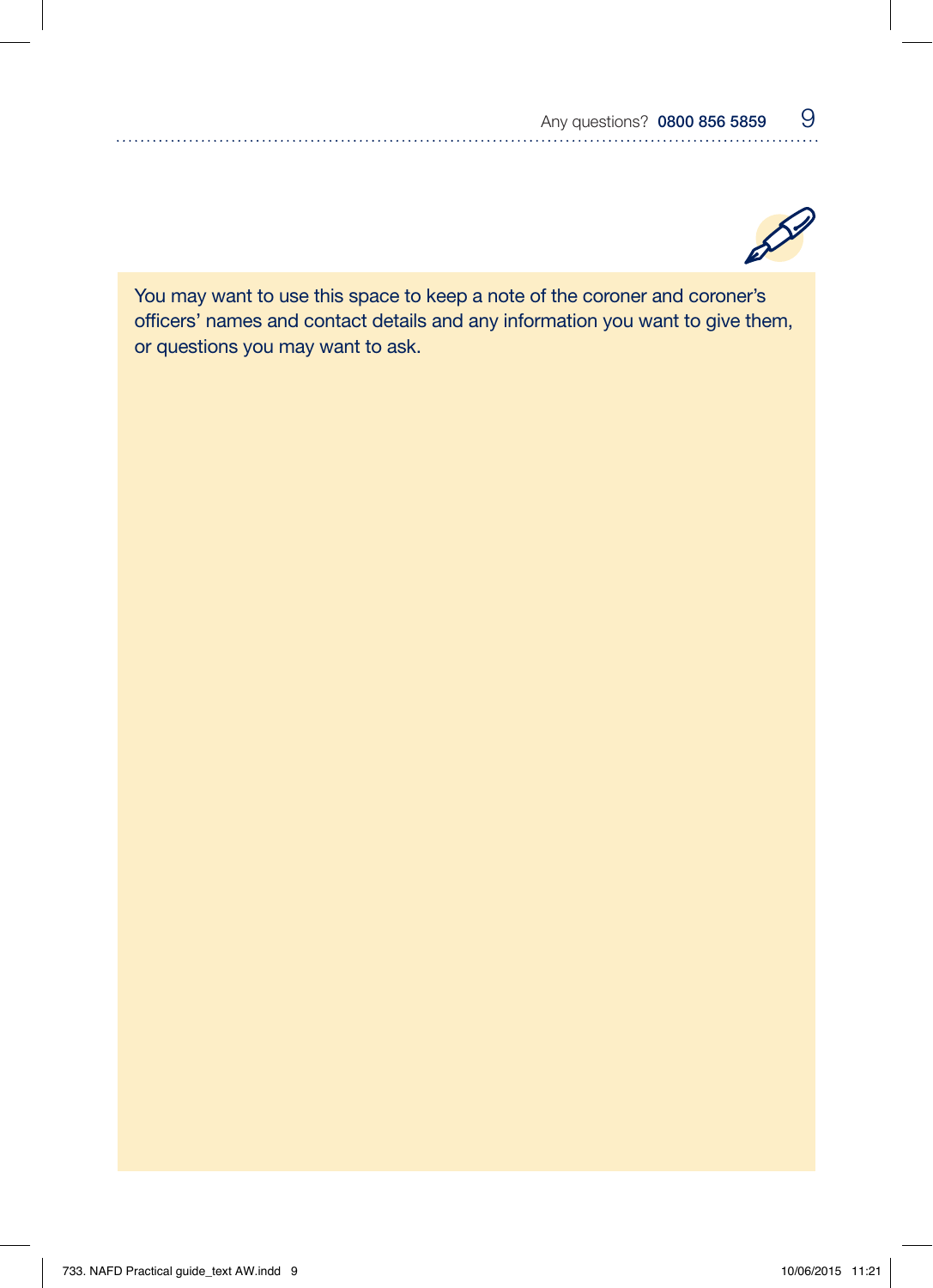# After the post-mortem examination

If the cause of death is found to be natural and there are no other circumstances requiring an inquest, the coroner will provide a document instead of an MCCD allowing the death to be registered. This is often sent direct to the registrar but you may be asked to collect it in person.

If the death was not due to natural causes or further tests are needed to find the cause of death, the coroner will open an inquest (see page 28). They will usually

release the body for the funeral at this time.

Your funeral director (see page 14) will contact the coroner's officer to find out when they can collect the body to prepare for the funeral.



You may want to note here what you have been told by the coroner's officer about the cause of death.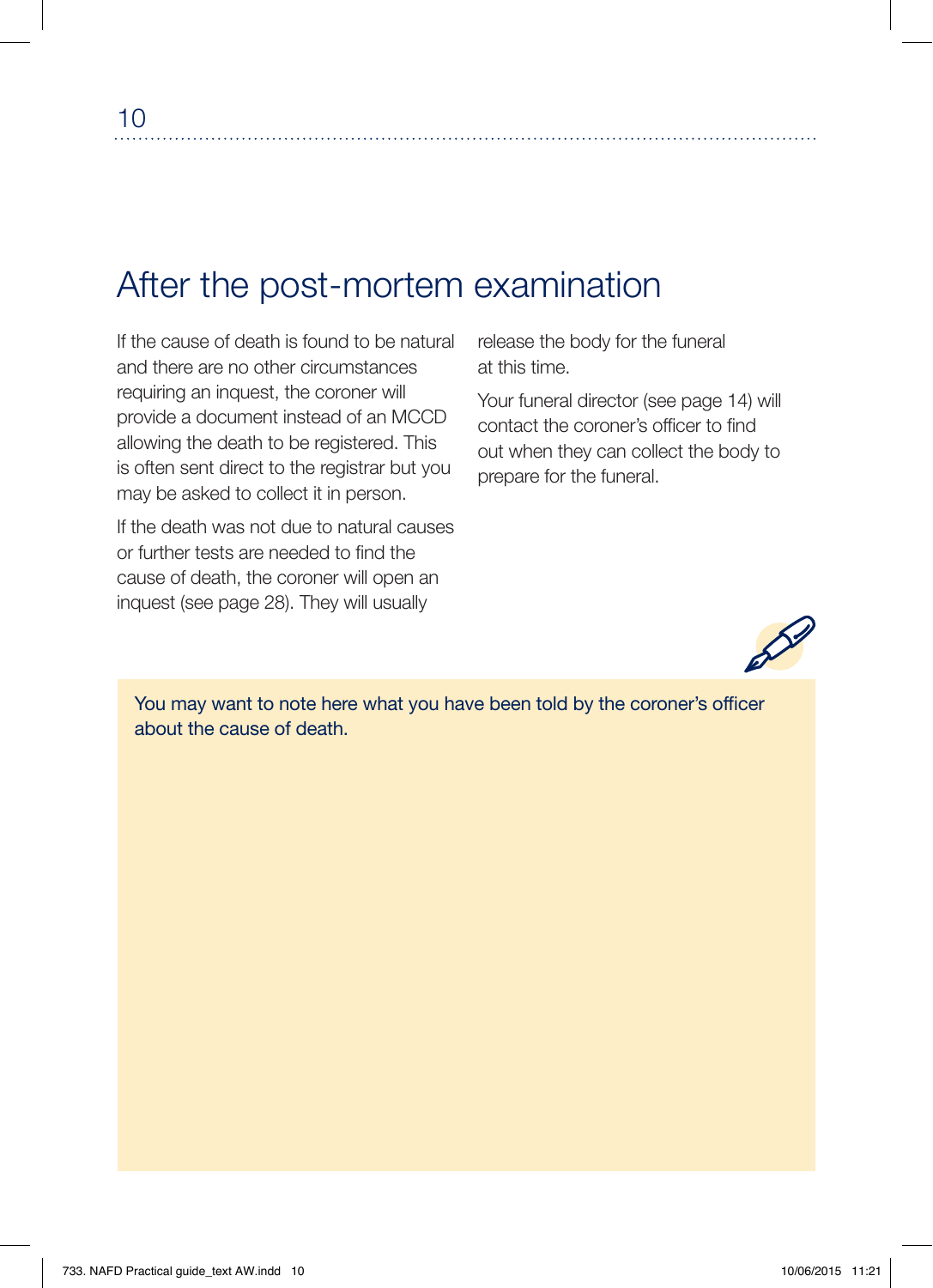# Registering the death

Deaths in England, Wales and Northern Ireland should normally be notified to the Registrar of Births, Marriages & Deaths within 5 days of the death and 8 days in Scotland. Most registration offices operate appointment systems, so please telephone before you visit. If registration is delayed because of the involvement of the coroner this is not your fault and you do not need to worry. If you need to register urgently for any reason please explain this when you call.

#### Call us on 0800 856 5859 for contact details for the registration service.

The person registering the death is called 'the informant'. Only certain people can fulfil this duty; close relatives of the deceased, someone present at the death or the person taking responsibility for the funeral. When you telephone to make an appointment, check that the person planning to register is entitled to do so,

and that they are registering at the correct office, as regulations about where you can register vary across the UK.

### There is a checklist of the information you need to register on the next page.

You need to take the Medical Certificate with you or tell the registrar that the coroner's office has told you can register. It is helpful to take the following with you, although these are not essential: birth and marriage certificates for the deceased, details of any state benefits, the NHS medical card and the National Insurance number of the deceased, and also that of a surviving husband, wife or civil partner.

### The MCCD is needed for you to register the death unless the coroner is involved.



Appointment details for registrar: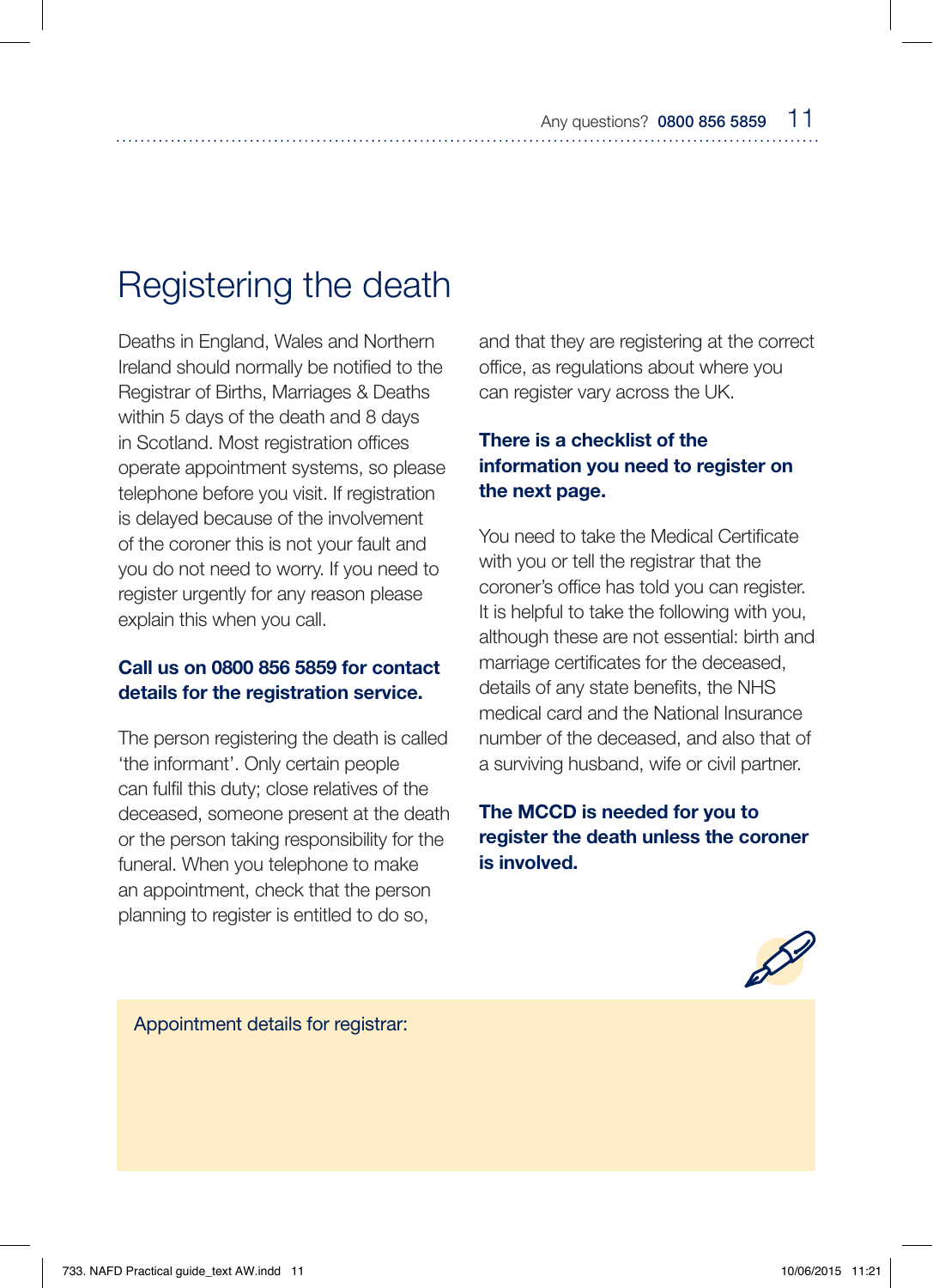### Information needed to register a death:

Surname:

Forenames:

Maiden name:

Any other previous names: (e.g. if a woman has been married more than once)

Any other names: (e.g. usually known as, even if not their formal name)

Date of birth:

Place of birth: (town and county in England and Wales or country if born overseas as the country is known now, not as it may have been at the time of birth, e.g. Bangladesh and not East Pakistan or India)

Place of death: Date of death:

Usual address:

Marital status:

Occupation (or former occupation if retired):

Name/address/occupation of spouse or civil partner (if surviving) or name and occupation (if deceased):

National Insurance number:

National Insurance number of any surviving husband, wife or civil partner: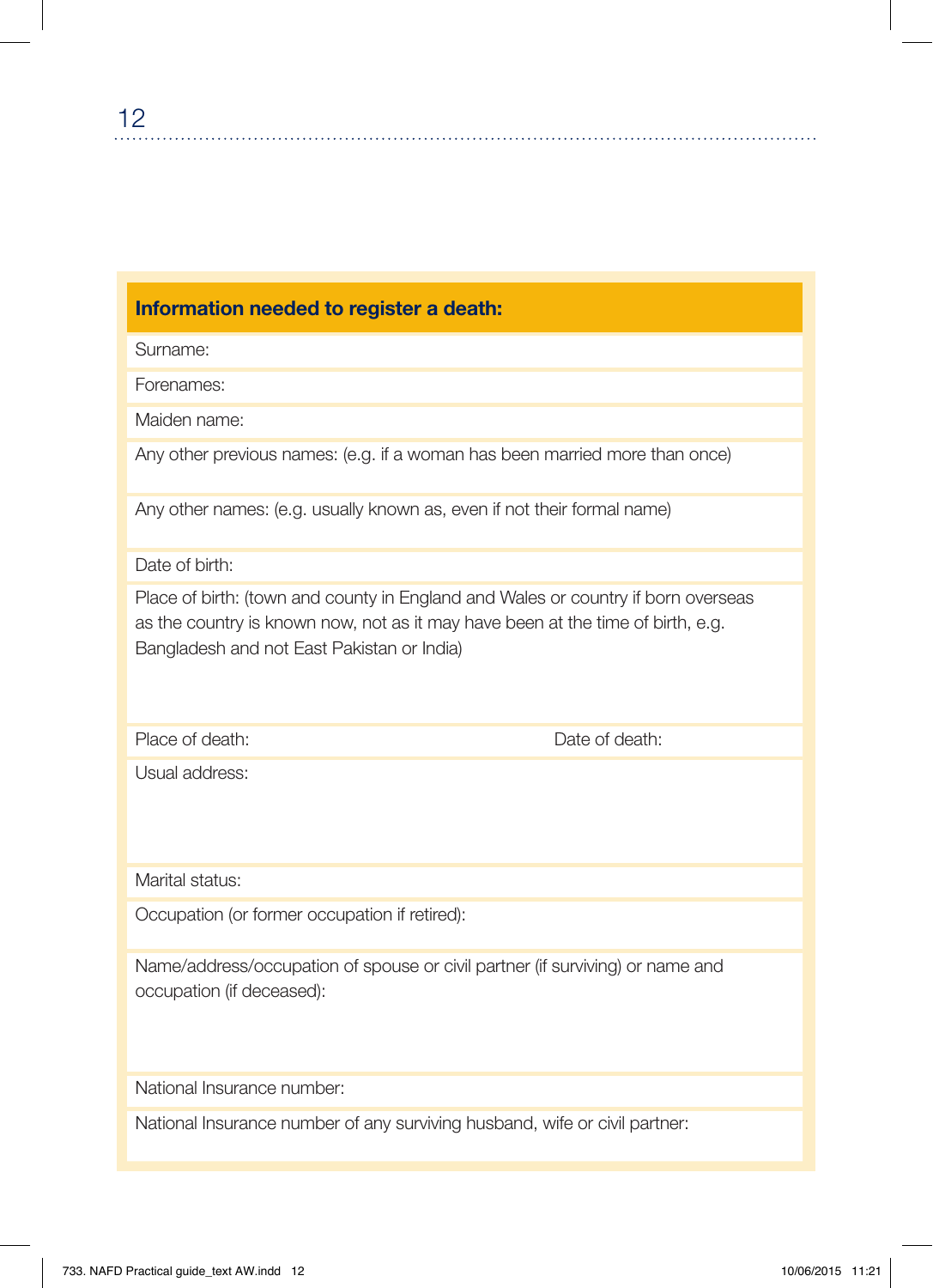# Documents from the registrar

#### Certified copies of the death

certificate: The death registration is a permanent record and is retained by the registrar. You may purchase as many copies of this document as you need, and these are what is meant when banks and others ask to see an 'original' death certificate. The price varies as it is set by the local council but usually rises significantly if you need more later. Obtain one for each bank account, building society and share holdings of the deceased. If there is to be an inquest, the death is not registered until after the inquest – the coroner will issue you with an Interim Certificate which you can use instead of certified copies.

Most organisations will only accept a certified copy as evidence of a death.

Many local authorities offer a service making it easier to inform local and central government departments of the death. Ask your registrar if this service, often called Tell Us Once, is available in your area or call us. If you use Tell Us Once you may not need to complete the BD8.

Certificate of Registration/Notification of Death (BD8): This form is free and you need to complete the form on the back to notify the Department for Work and Pensions of the death if the person received a state pension or any other benefits. The registrar may give you an envelope to post the certificate or you can hand it in at a Jobcentre Plus office. You can obtain this form from the registrar even if the death cannot be registered yet.

#### Certificate for burial or cremation:

This is free and is commonly referred to as 'the green form'. It proves to the funeral director and the cemetery or crematorium authorities that a funeral may take place. The green form is replaced by a document from the coroner if there will be an inquest or if the funeral will be a cremation following a coroner's postmortem examination.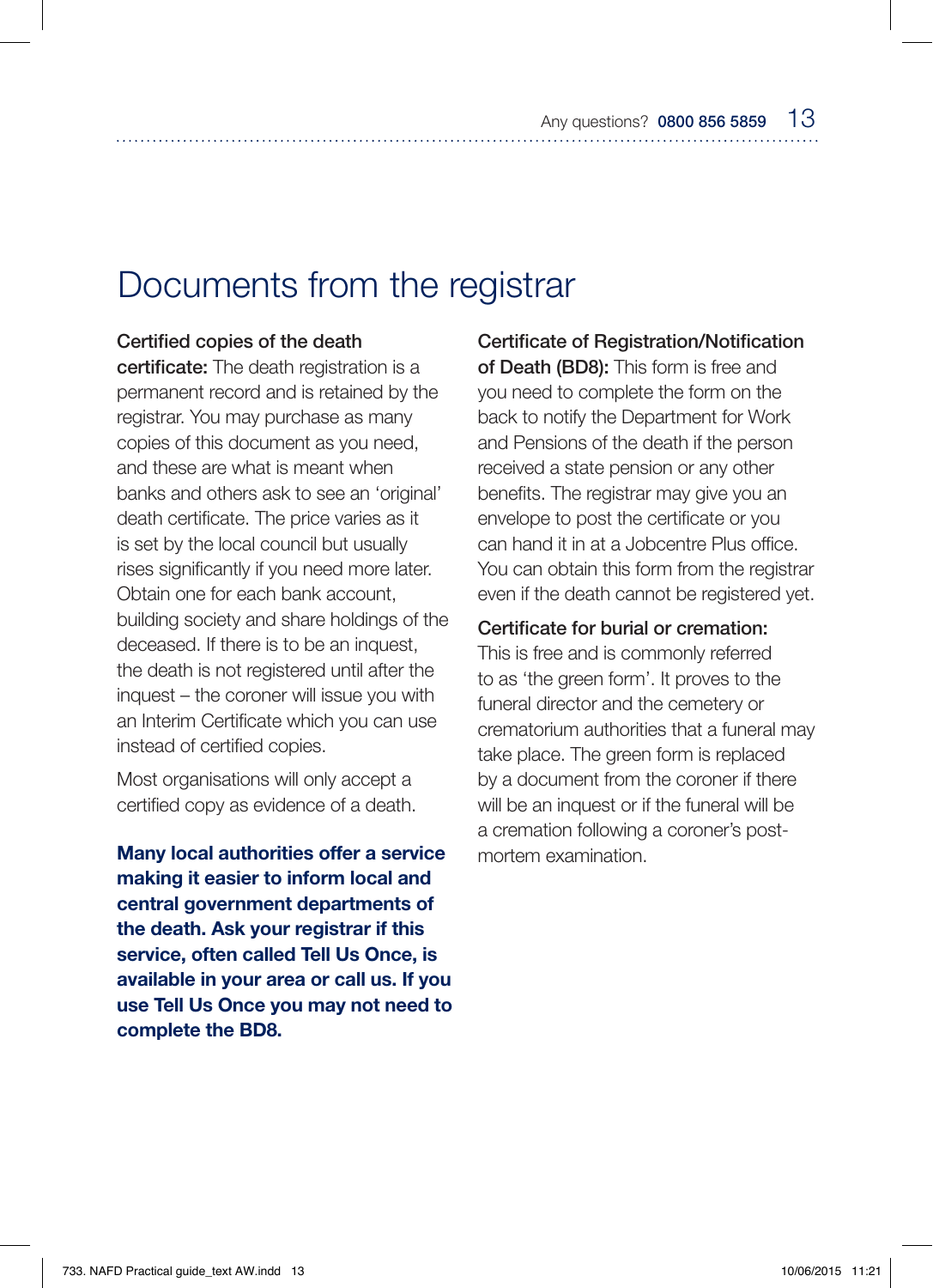# Arranging a funeral

Most families choose to use a funeral director so this booklet is written with that in mind.

You may want to check whether the person who died had a pre-paid funeral plan which will set out some or all of what they wanted, whether they had told family or friends what they wanted or had given instructions in their Will.

Often families want to see a funeral director as soon as possible. The next pages suggest some of the aspects of a funeral that you may want to think about with spaces for notes, though some decisions do not need to be made immediately. There is additional information on these choices on our website.

### Your local council burial and cremation department will also be able to give you advice.

Members of the National Association of Funeral Directors comply with our Code of Practice and Arbitration Scheme to ensure you receive a high quality service. To see the Code of Practice and information about the Arbitration Scheme visit our website www.nafd.org.uk



Contact and appointment details for funeral director: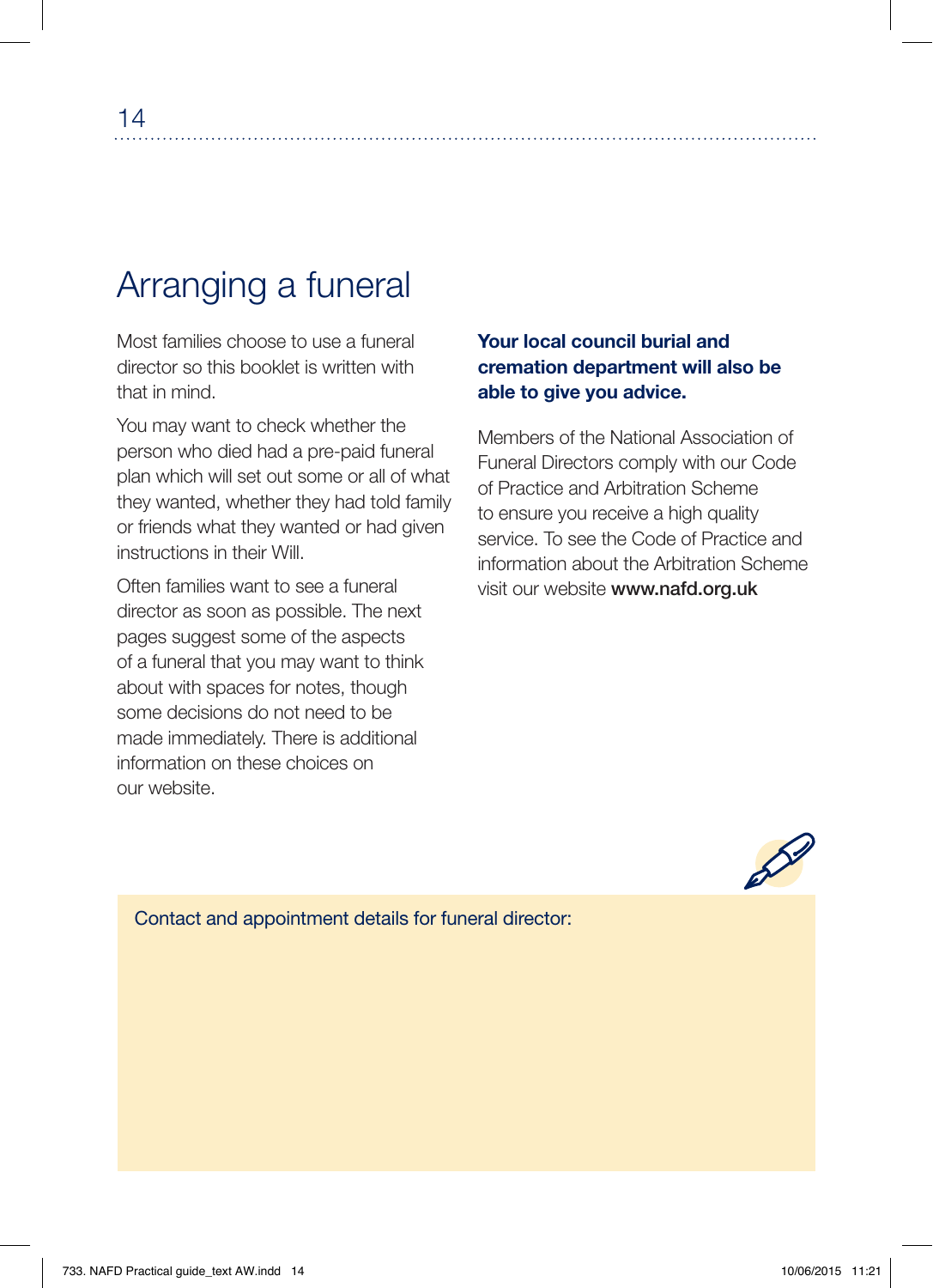

Do you want to spend time with your loved one at the funeral director's chapel of rest, or perhaps bring them home before the funeral? Is the coffin to be open or closed? This may affect decisions about preservative treatment (embalming) of the body.

What style of funeral is required – traditional religious, a civil funeral (which may include some religious elements) or a funeral with no religious content? Do you want a private burial or cremation followed by a thanksgiving/memorial event?

The major decision is whether to have a burial or cremation if this is not predetermined by your religion or culture. This will help you decide where the funeral is to take place.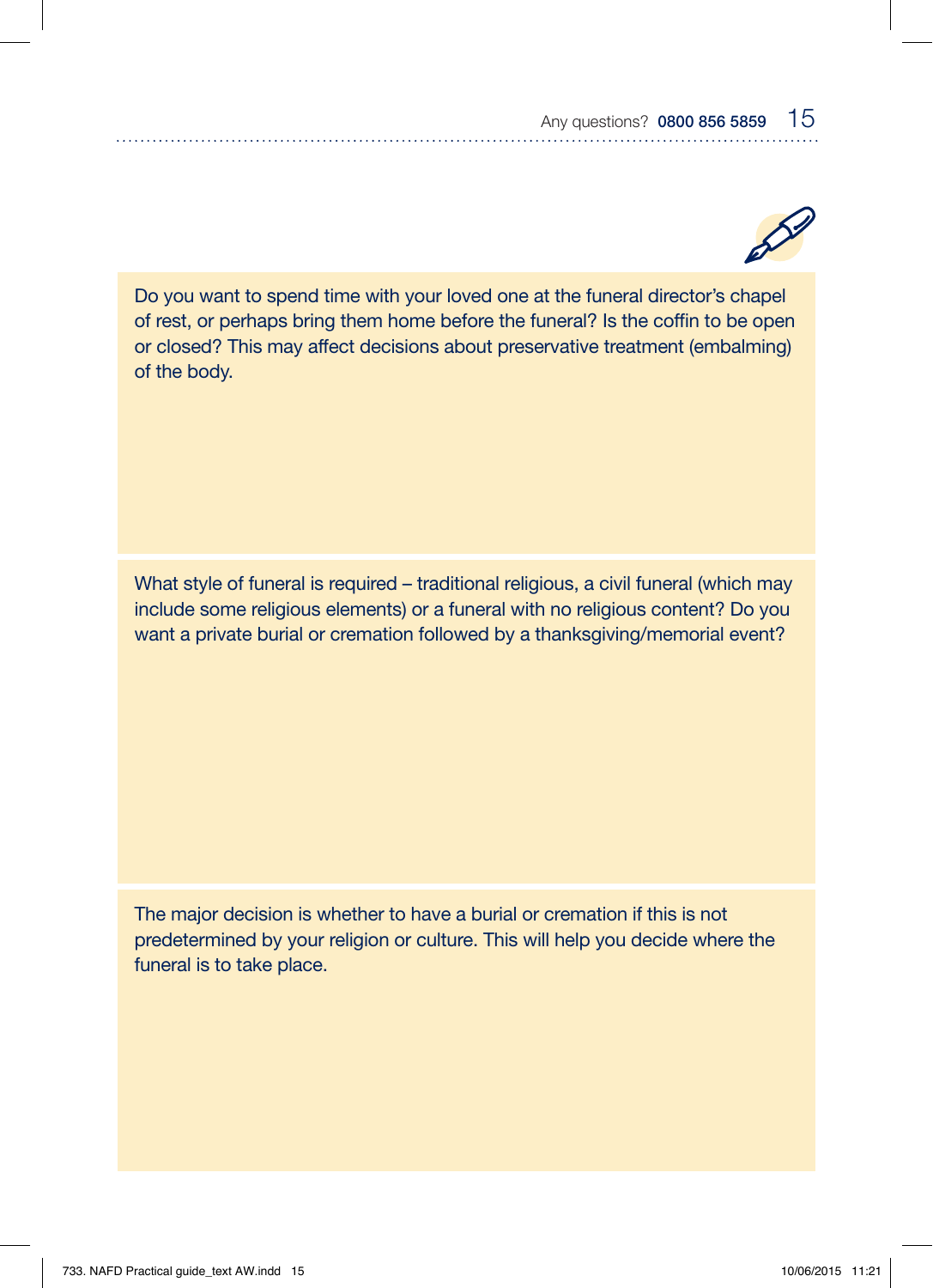Your answer to the question about the style of funeral will influence other content such as ideas about music and readings. You may also want to note here any specific anecdotes about the person that you would like included in any tribute (sometimes called the eulogy).

Do you want a funeral cortege (i.e. the hearse and any following cars) to leave from a family home or will people assemble at the place of the ceremony?

What type of coffin would you prefer? There is a huge range available from traditional solid wood, various materials such as banana leaf and wicker through to cardboard decorated with artwork using a picture or photo of your own choice.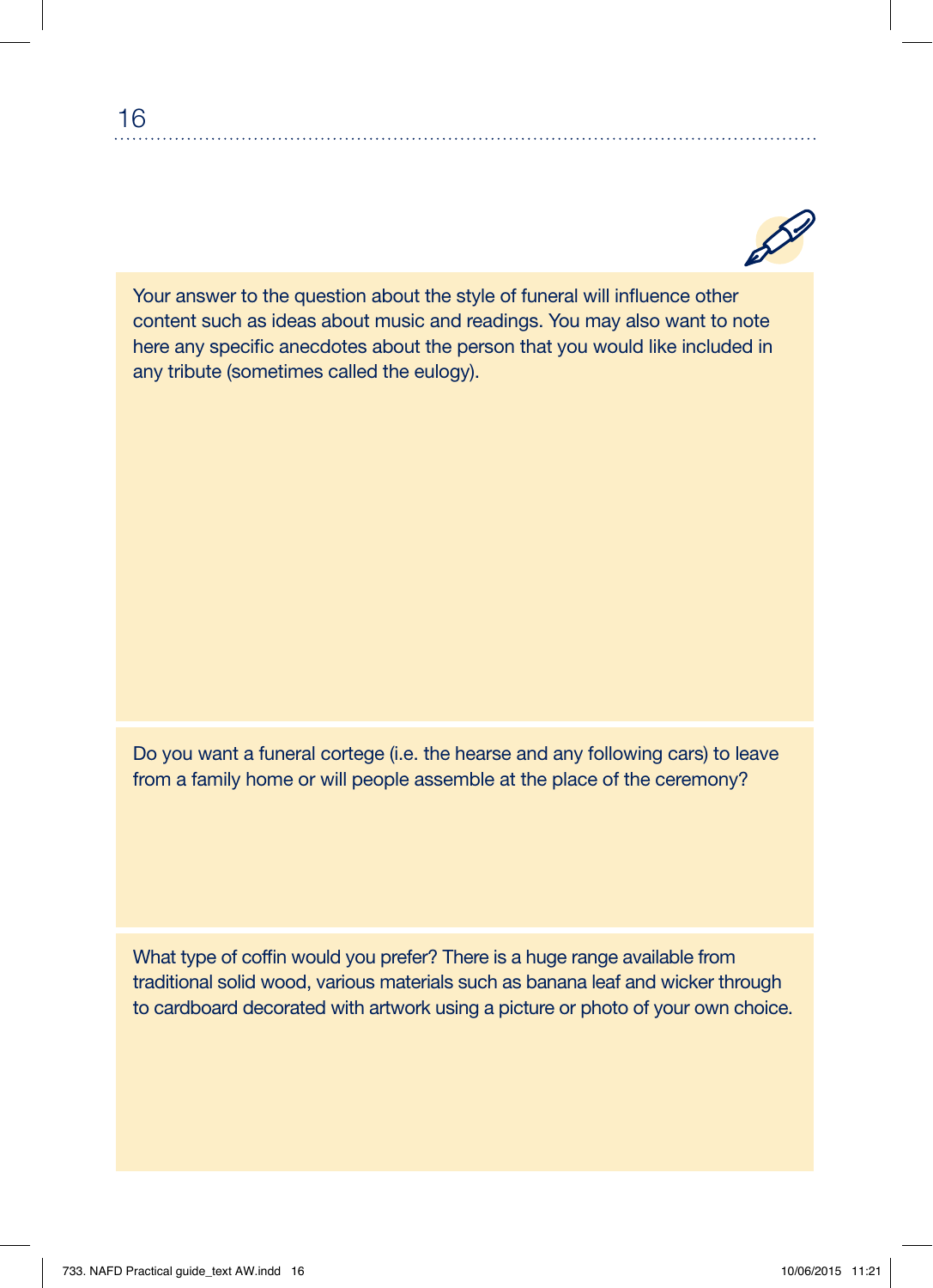

Most funerals include a gathering of mourners after the ceremony with refreshments served. The venue might be your own home, a church hall, a pub or a more formal venue such as a hotel. Think about your budget and how many people may attend to help with your decision. Legally most of the expenses connected with the funeral can be claimed from the money left by the deceased but a gathering of mourners is not considered an essential funeral cost.

Many funerals now give people the opportunity to give donations to charity instead of floral tributes. If the person who has died did not nominate a charity themselves you may want to think about a charity related to their interests, or that supports research into the condition from which they died. Hospitals and hospices also have funds to which donations can be made.

Many mourners appreciate guidance about what to wear. Traditionally this was always black but except for very formal funerals, grey, navy and other sombre colours are generally acceptable. If there will be mourners from faith/cultural traditions different from your own, they will especially appreciate guidance about cultural/religion specific customs. Some families request that mourners wear a specific colour – sometimes associated with a sports club.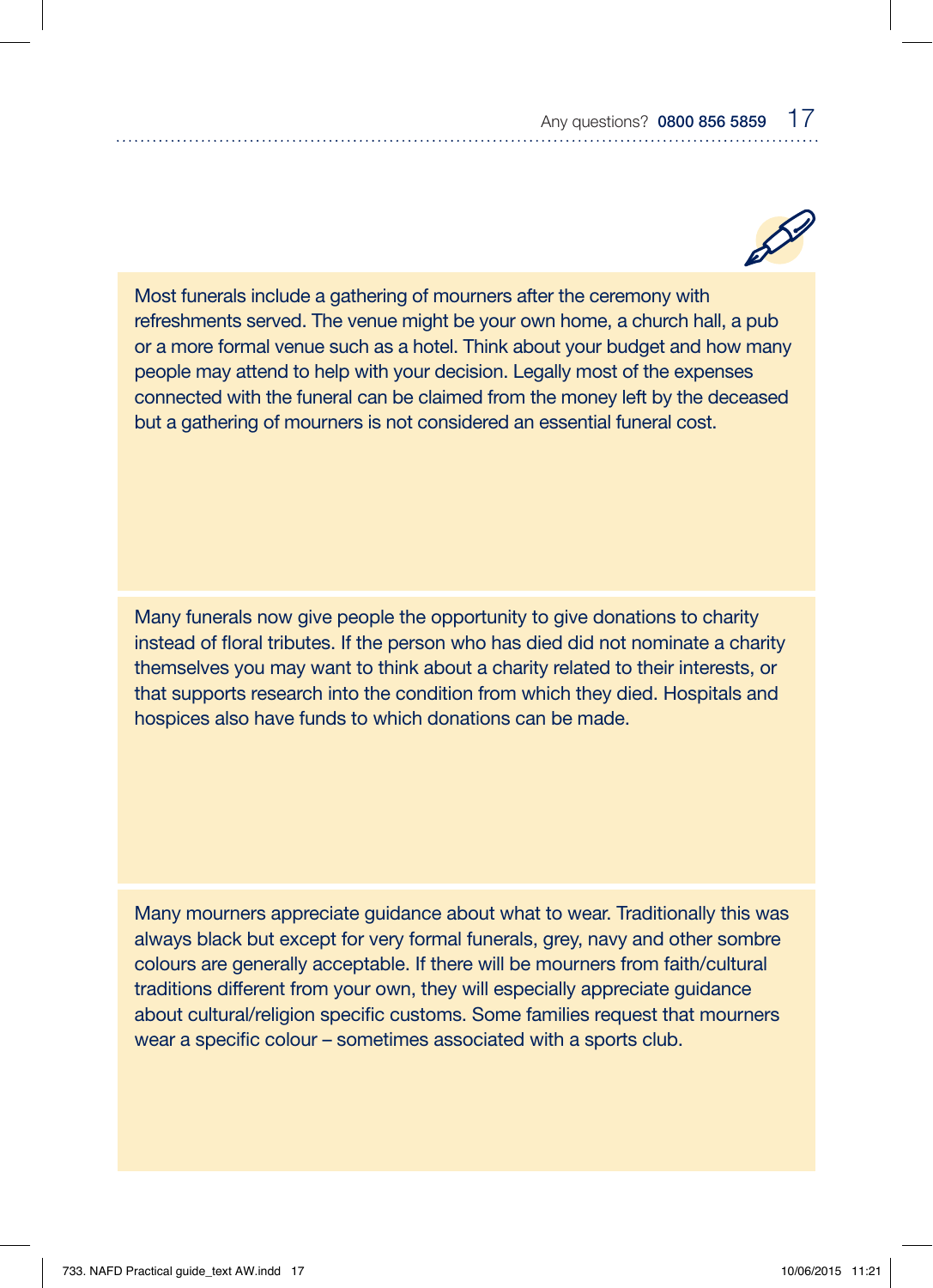

You can take time to decide on the design of a headstone for a grave (and also to save for it) or you may want to consider an alternative memorial such as a bench or tree.

If you are arranging a cremation there are many choices available for what you do with the ashes (cremated remains). There is also a wide variety of style of containers (urns) that can be used to store the ashes while you make a decision. The ashes can be stored at the crematorium or funeral director's premises as well as at home.

The number of decisions to be made just for the funeral can seem daunting. Unless you have to arrange the funeral quickly for whatever reason, you can take your time, talk with family members and close friends and ask as many questions of your funeral director as you need to.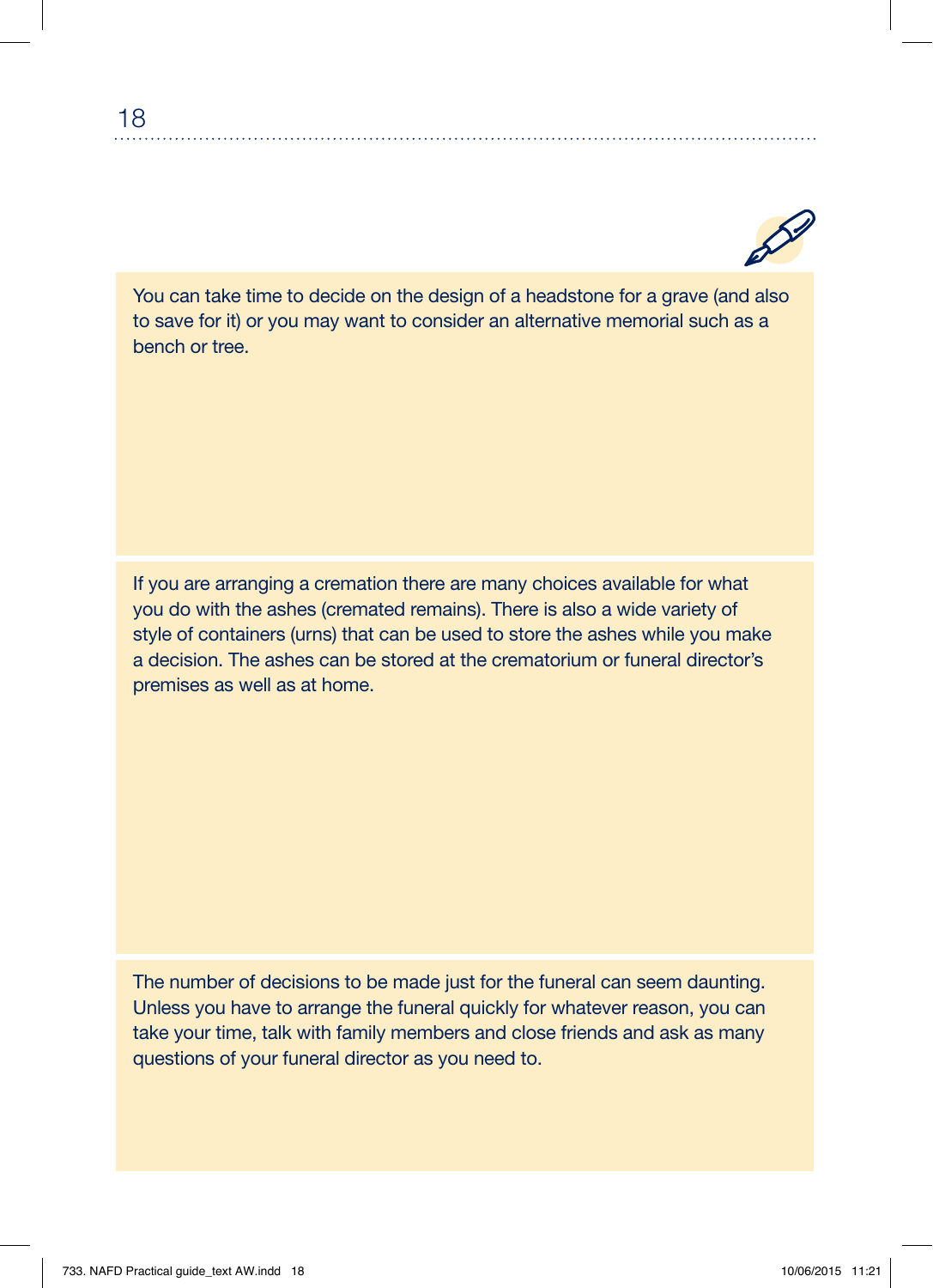# Paying for the funeral

NAFD funeral directors will explain all the different charges and give you an itemised estimate. Please do not sign a contract with the funeral director until you have considered how the funeral will be paid for. If you are asked to sign to confirm the arrangements you are entering a legal contract and agreeing to be responsible to ensure the funeral is paid for. The reason many funeral directors now require a deposit is because of the number of people who have arranged but not paid for funerals in the past.

The cost of the funeral has priority over most other debts on the estate and will be something any professional helping you with probate will be able to take care of (see page 20). Provided there is sufficient money in an account belonging to the deceased a bank will usually write a cheque to the funeral director from that account if the bank is given the invoice. This is one of the reasons it is important to inform banks about the death as soon as possible in addition to helping prevent fraud.

Please be honest with yourself and the funeral director about what can be afforded for the funeral, however hard it is to think about practical things like money at this time.

If there is not enough money in the estate AND the person who is the most appropriate person to arrange the funeral (usually the nearest relative) is in receipt of a means-tested benefit from the Department for Work and Pensions, that person can apply to the Social Fund for a Funeral Payment (see page 27). This will make a significant contribution to the cost but not pay for everything. You may also qualify for a Budgeting Loan.

### Use form SF200 from a Jobcentre Plus to apply for a Funeral Payment and SF500 for a Budgeting Loan, or download them from www.gov.uk

If there is no-one who is available to make the funeral arrangements or you are unable to get help with the costs by the means described above, please call us and we will explain what you need to do next.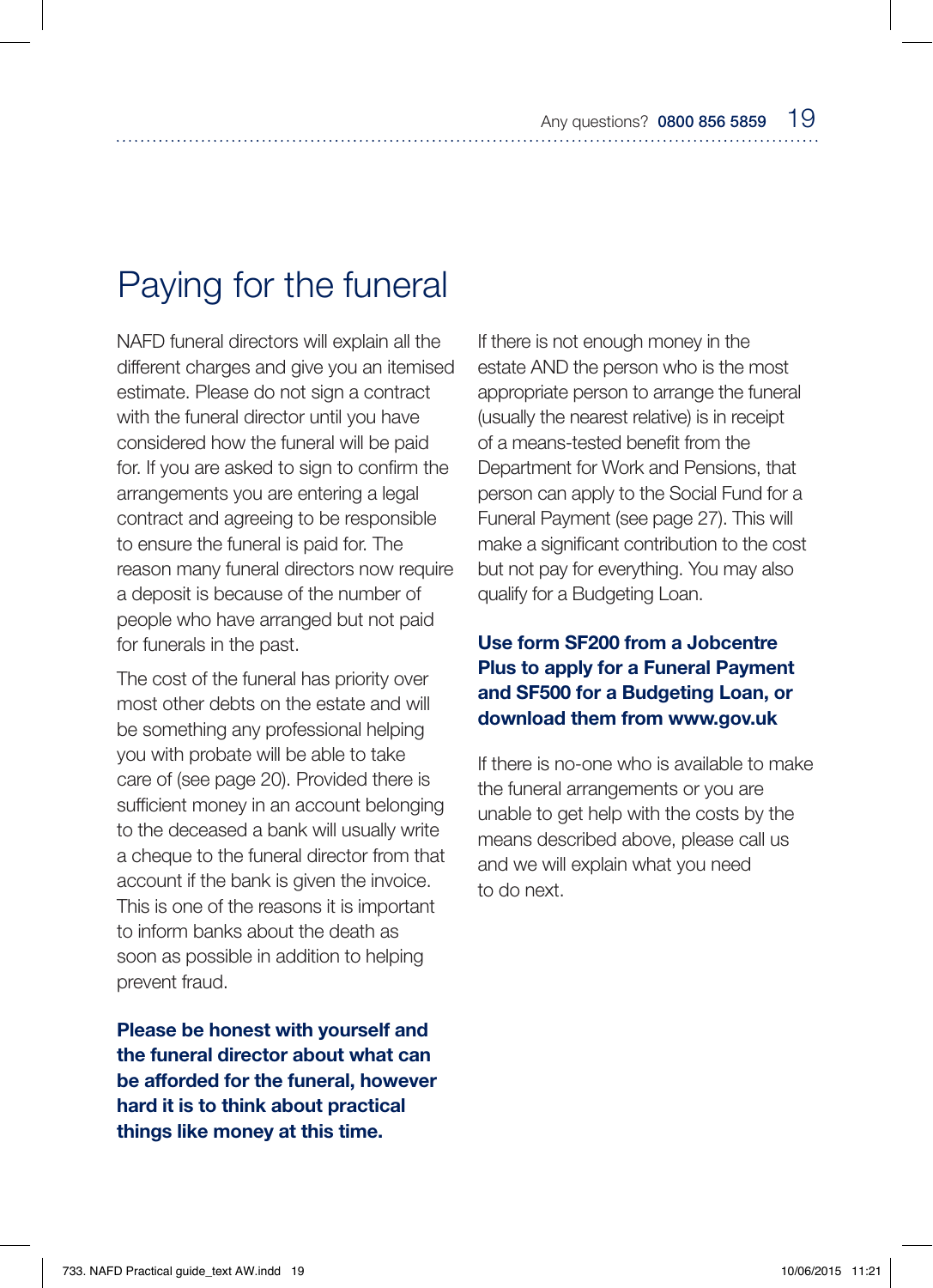# Finding out about probate

If you already know that you do not need to apply for probate, please go straight to page 22.

#### Call us if you are not sure if probate will be necessary.

The information here is a very brief introduction to a complex subject – if you call us we can apply the information to your own circumstances.

#### Most people appoint a professional service to help with probate.

The majority of people choose to use professional help to deal with the legal formalities required to administer an estate. There is far more involved than just filling in one or two forms and obtaining the grant of probate (see below). You have a choice of types of professional service. As with all professional services for which you will be charged (but in this case the fees are deducted from the estate) do ask as many questions as you need to about price structures and how the service will be provided.

A grant of probate is a court order that allows the executor of a will or their professional representative to deal with the property and financial affairs of the deceased. However, when most people use the word 'probate' they mean the whole process of discovering what someone has left, going through the legal process of gaining authority to deal with it (whether there is a will or not), paying off any debts and finally distributing the remainder to the people entitled to receive it. This is the administration of the estate, which can take several months and up to a year or more depending on the complexity and whether a property is involved.

#### Probate is very similar whether there is a will or not.

Whether you need probate depends on the value of the estate. An asset holder (e.g. a bank) can insist that a grant be obtained for any amount over £5,000 although many have a higher threshold. They are not being difficult – this is the procedure laid down in law to ensure the wishes of the deceased are carried out, creditors are paid and that the people named as beneficiaries do receive their entitlement.

There are choices available to you if you are asked by a bank or other asset holder for probate. Remember it is the executor who must formally make the decision how to do this or the nearest relative if there is no will.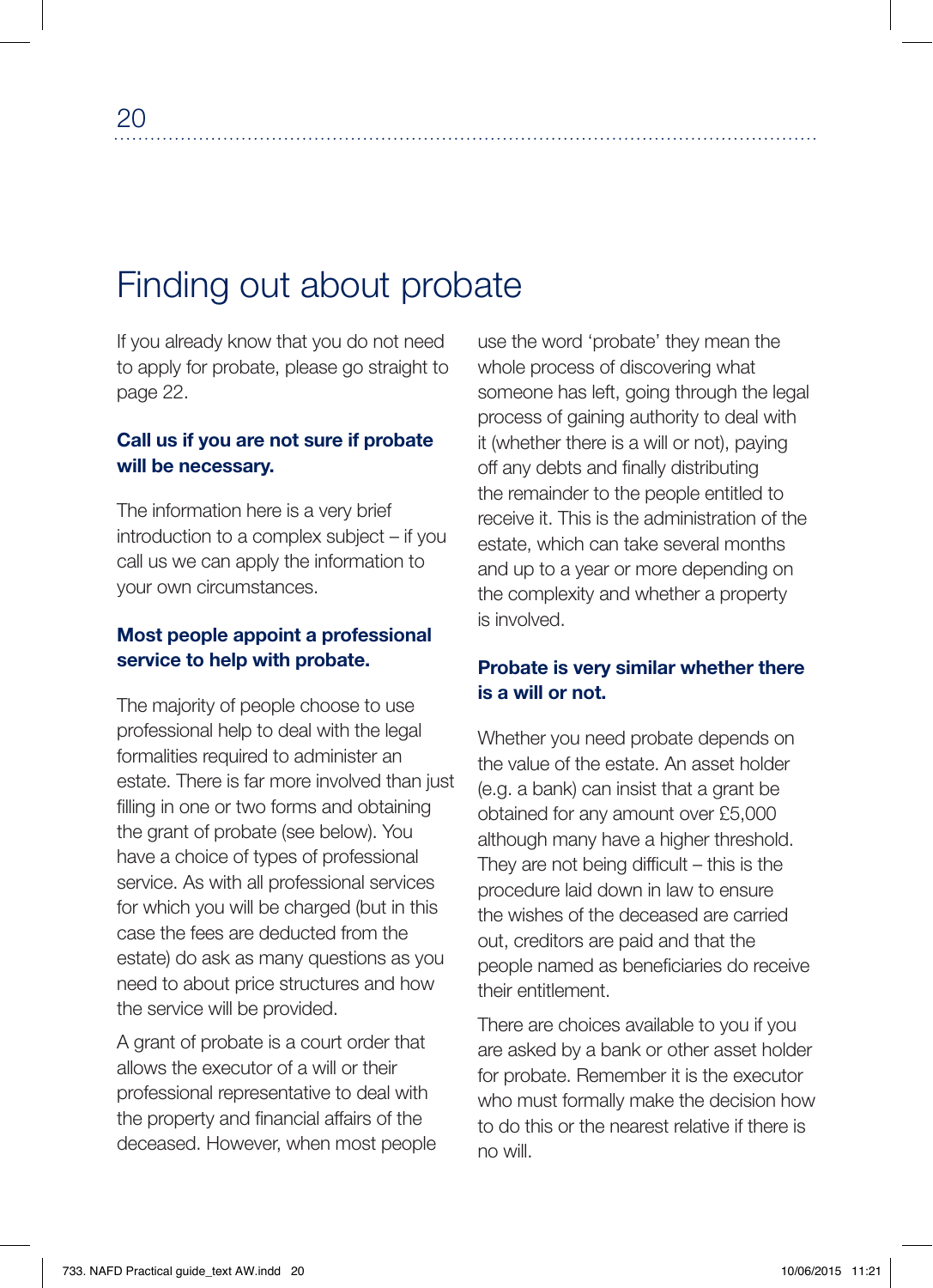Many high street solicitors provide probate services and we can find a solicitor for you.

Banks can carry out probate but often only do this for existing customers who have appointed the bank as executor.

### For more information, call our free helpline on 0800 856 5859.

It is possible to deal with probate yourself although we would only recommend this if the estate is simple or you have relevant experience.

At Simplify we can help you understand more about the estate administration process than there is space for in this booklet and help you choose the best way to carry out the estate administration bearing in mind the details of the estate concerned and your own individual circumstances.

For more information or to arrange a home visit to discuss the available options please call us on 0800 856 5859.



You may want to note here any questions you have about probate.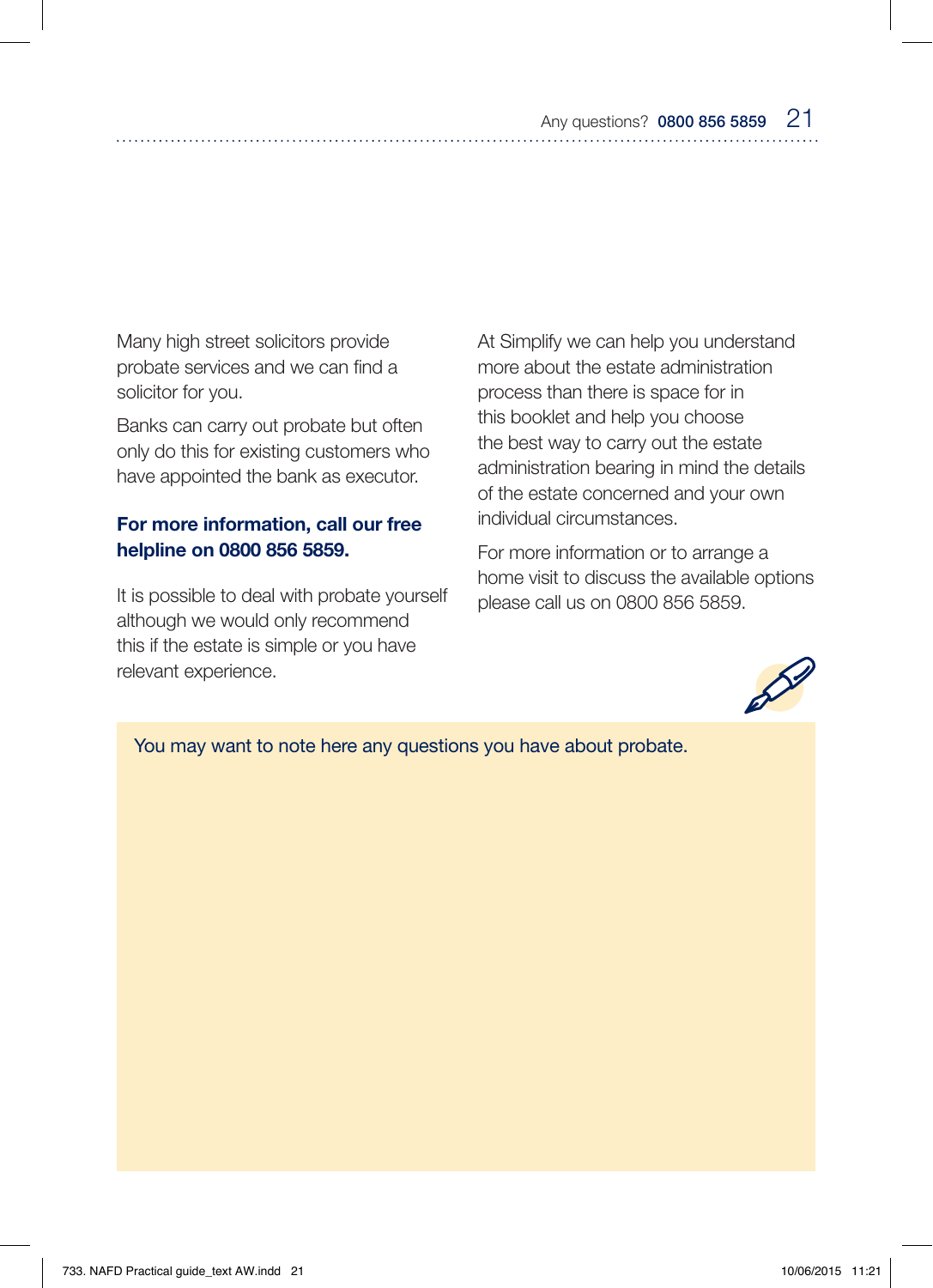# Who needs to be informed about the death?

Picking up the telephone to tell close family or complete strangers such as an employer about the death is usually difficult. You may want to ask people you trust to let their branch of the family know or a friend to let other members of their social network know. Once you know when the funeral is, keep the details by the phone so anyone can answer and give this information.

## Banks etc should be contacted quickly to secure the estate and prevent fraud.

For someone who is working or recently retired, a manager or colleague will know who it would be appropriate to inform in the workplace.

Social networking sites, such as Facebook, may be the equivalent of an address book, but with far more entries. Otherwise an address book, or contacts on a computer or mobile phone will be very helpful.

It is a good idea to keep a note of who you spoke to and the date and time of the call.

You will probably want to make a separate list of family and personal friends to be contacted but we have made some suggestions here of other people to be notified. It is always a good idea to keep a note of who you spoke to and the date and time of the call.

You may find it helpful to develop a filing system to keep the paperwork in order. Banks etc should be contacted quickly to secure the estate and prevent fraud and also the Department for Work and Pensions agencies to avoid accidental overpayment of benefits which will later have to be repaid to the government. Take copies of important documents and if you post any documents, make a note of when you sent them.

# For important original documents, you could send these via special or recorded delivery.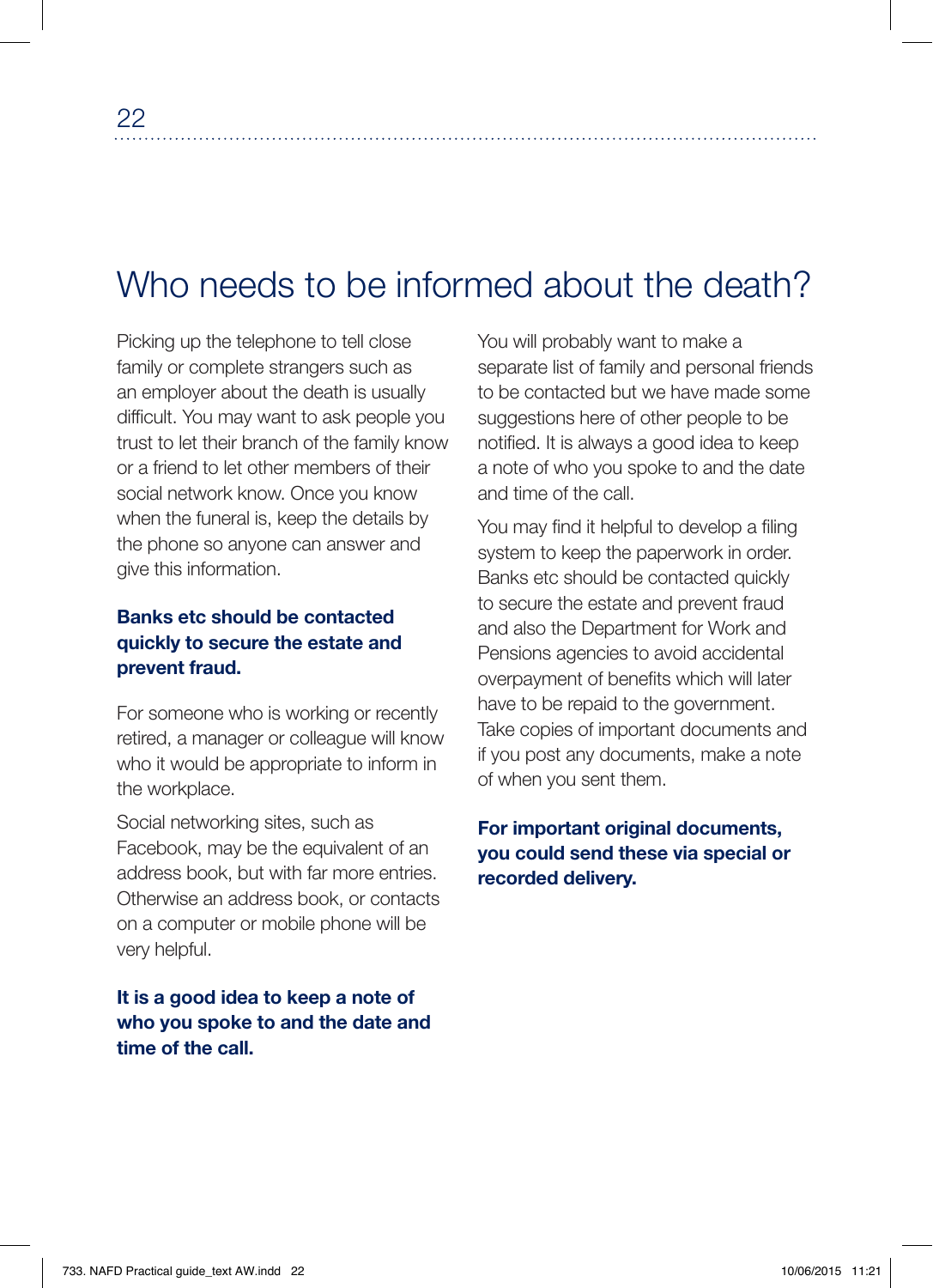Here is a list of organisations you may need to contact. If you are using a professional for probate they will contact many of these organisations for you – see the  $\bullet$  symbol next to the relevant rows. Other organisations may be notified through the Local Authority if they offer this service. – see the  $\bullet$  symbol throughout this table.



| <b>Organisation</b>                                                                                   | <b>Phone no</b> | <b>Date/time</b> | <b>Spoke to or</b><br>posted info |
|-------------------------------------------------------------------------------------------------------|-----------------|------------------|-----------------------------------|
| Bank 1 <sup>0</sup>                                                                                   |                 |                  |                                   |
| Bank 2 <sup>0</sup>                                                                                   |                 |                  |                                   |
| Bank $3 \oplus$                                                                                       |                 |                  |                                   |
| Mortgage provider or Equity<br>release company <sup>p</sup>                                           |                 |                  |                                   |
| Credit/store card <sup>p</sup>                                                                        |                 |                  |                                   |
| Credit/store card <sup>O</sup>                                                                        |                 |                  |                                   |
| Credit/store card <sup>?</sup>                                                                        |                 |                  |                                   |
| Other money, e.g. National<br>Savings/Premium bonds/<br>loans/hire purchase<br>agreement <sup>0</sup> |                 |                  |                                   |
| Friendly Societies <sup>?</sup>                                                                       |                 |                  |                                   |
| <b>Buildings insurance</b>                                                                            |                 |                  |                                   |
| Home contents<br>insurance $\mathbf \Theta$                                                           |                 |                  |                                   |
| Car insurance <sup>?</sup>                                                                            |                 |                  |                                   |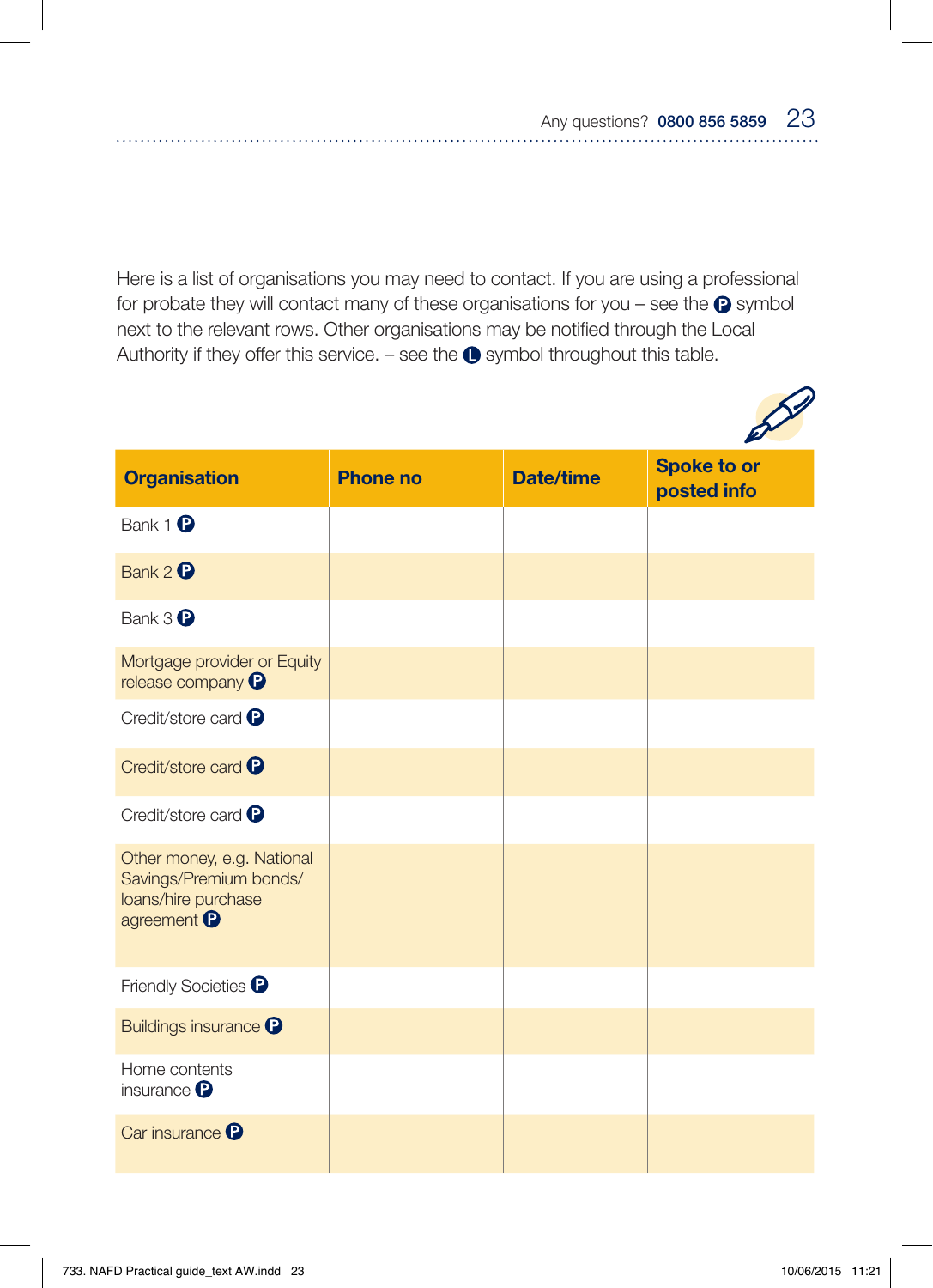

 $\ddotsc$ 

| <b>Organisation</b>                                                              | <b>Phone no</b> | <b>Date/time</b> | <b>Spoke to or</b><br>posted info |
|----------------------------------------------------------------------------------|-----------------|------------------|-----------------------------------|
| Travel/holiday<br>insurance $\mathbf 0$                                          |                 |                  |                                   |
| <b>DVLA © ®</b>                                                                  |                 |                  |                                   |
| Identity & Passport Service<br>$\mathbf{\Theta} \mathbf{O}$                      |                 |                  |                                   |
| Tax office <sup>1</sup>                                                          |                 |                  |                                   |
| Council Housing Office<br><b>O</b> /Landlord/Housing<br>Association <sup>O</sup> |                 |                  |                                   |
| Electricity provider <sup>1</sup>                                                |                 |                  |                                   |
| Gas provider <sup>1</sup>                                                        |                 |                  |                                   |
| Telephone line<br>provider <sup>0</sup>                                          |                 |                  |                                   |
| Water/drainage<br>provider $\bullet$                                             |                 |                  |                                   |
| Cable/satellite<br>service <sup>O</sup>                                          |                 |                  |                                   |
| Internet service<br>provider $\bullet$                                           |                 |                  |                                   |
| Mobile phone <sup>O</sup>                                                        |                 |                  |                                   |
| Royal Mail redirection                                                           |                 |                  |                                   |
| Mail suppression service                                                         |                 |                  |                                   |
| Council tax <b>DO</b>                                                            |                 |                  |                                   |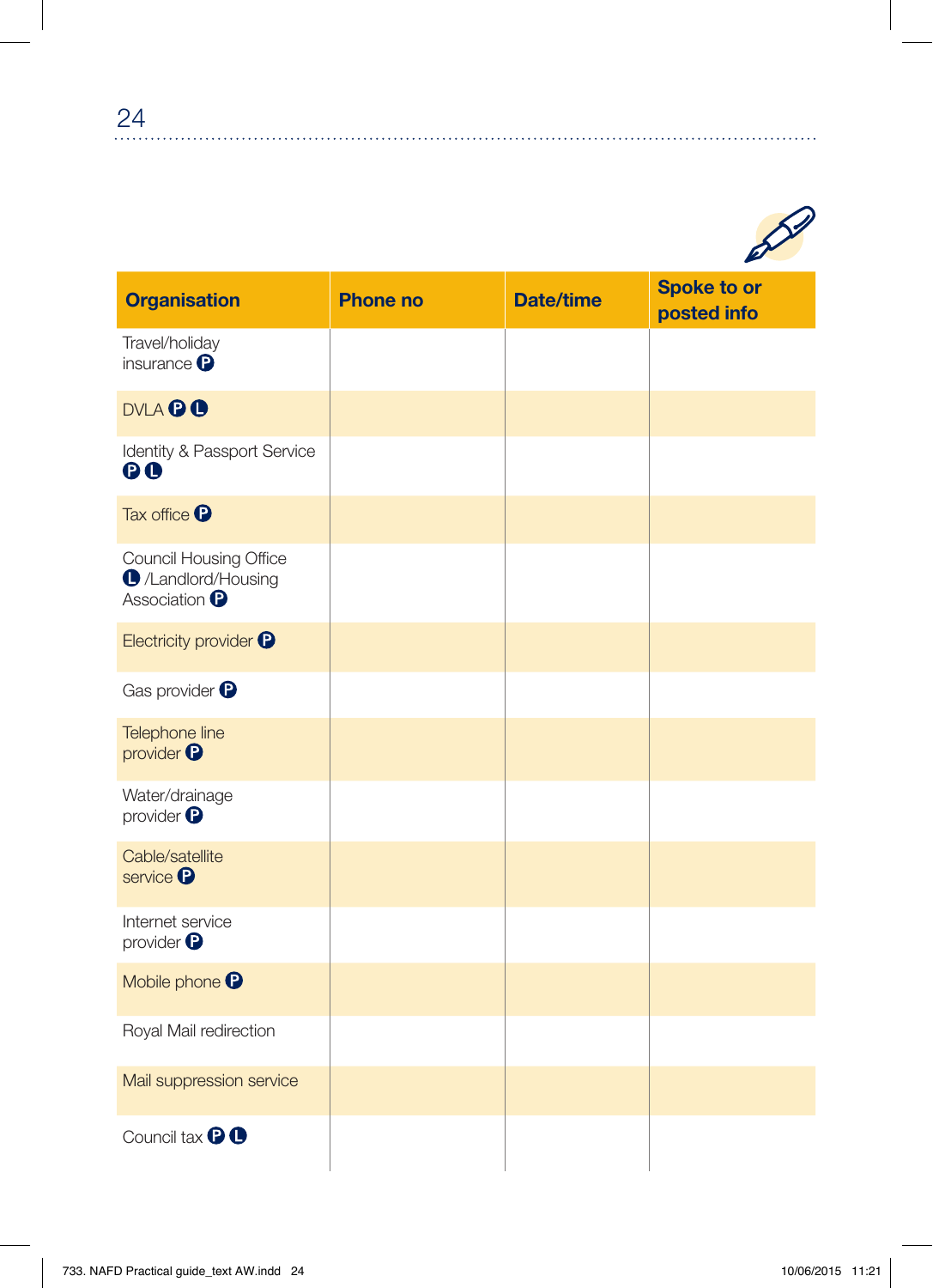

| <b>Organisation</b>                                                                                                                                                                                                                            | <b>Phone no</b> | <b>Date/time</b> | <b>Spoke to or</b><br>posted info |
|------------------------------------------------------------------------------------------------------------------------------------------------------------------------------------------------------------------------------------------------|-----------------|------------------|-----------------------------------|
| Council tax benefit <sup>O</sup> O                                                                                                                                                                                                             |                 |                  |                                   |
| Electoral registration office<br>O                                                                                                                                                                                                             |                 |                  |                                   |
| Housing benefit <sup>O</sup>                                                                                                                                                                                                                   |                 |                  |                                   |
| Adult social services<br>C (including day care/<br>home care)                                                                                                                                                                                  |                 |                  |                                   |
| Private care                                                                                                                                                                                                                                   |                 |                  |                                   |
| Blue badge $\bigcirc$ /<br>Concessionary<br>travel pass                                                                                                                                                                                        |                 |                  |                                   |
| Library <sup>O</sup>                                                                                                                                                                                                                           |                 |                  |                                   |
| Employer or private pension<br>provider $\bullet$                                                                                                                                                                                              |                 |                  |                                   |
| Trade union professional<br>association                                                                                                                                                                                                        |                 |                  |                                   |
| DWP <sup>O</sup> O: State<br>pension, pension credit,<br>attendance allowance,<br>DLA, carer's allowance,<br>incapacity benefit, income<br>support, jobseeker's<br>allowance, employment,<br>support allowance, and<br><b>Universal Credit</b> |                 |                  |                                   |
| <b>Child Support</b><br>Agency <sup>0</sup>                                                                                                                                                                                                    |                 |                  |                                   |
| <b>UK Border Agency</b>                                                                                                                                                                                                                        |                 |                  |                                   |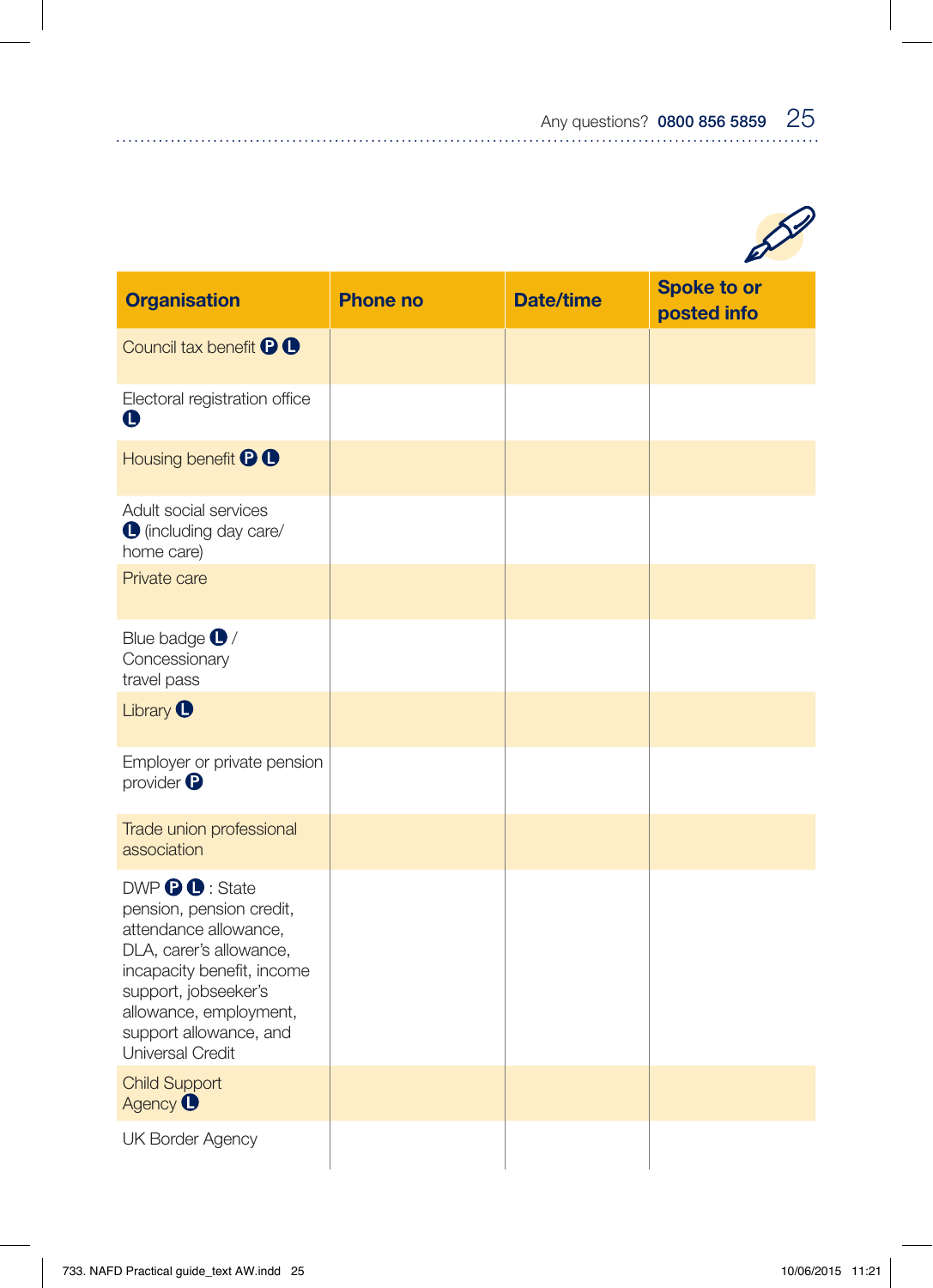

| <b>Organisation</b>                                                             | <b>Phone no</b> | <b>Date/time</b> | <b>Spoke to or</b><br>posted info |
|---------------------------------------------------------------------------------|-----------------|------------------|-----------------------------------|
| Prison/Probation/Court<br>Service                                               |                 |                  |                                   |
| Doctor                                                                          |                 |                  |                                   |
| Hospital(s)                                                                     |                 |                  |                                   |
| Dentist                                                                         |                 |                  |                                   |
| Podiatrist                                                                      |                 |                  |                                   |
| Travel agent/airline                                                            |                 |                  |                                   |
| Return of medical<br>equipment (see the<br>downloadable form<br>on our website) |                 |                  |                                   |
| Council children's<br>services <sup>O</sup>                                     |                 |                  |                                   |
| Child tax credit <sup>O</sup><br>working tax credit/child<br>benefit            |                 |                  |                                   |
| Student Loan Company                                                            |                 |                  |                                   |
| Club memberships                                                                |                 |                  |                                   |
| Magazine subscriptions                                                          |                 |                  |                                   |
| Mail order catalogues                                                           |                 |                  |                                   |
| Other                                                                           |                 |                  |                                   |
| Other                                                                           |                 |                  |                                   |
| Other                                                                           |                 |                  |                                   |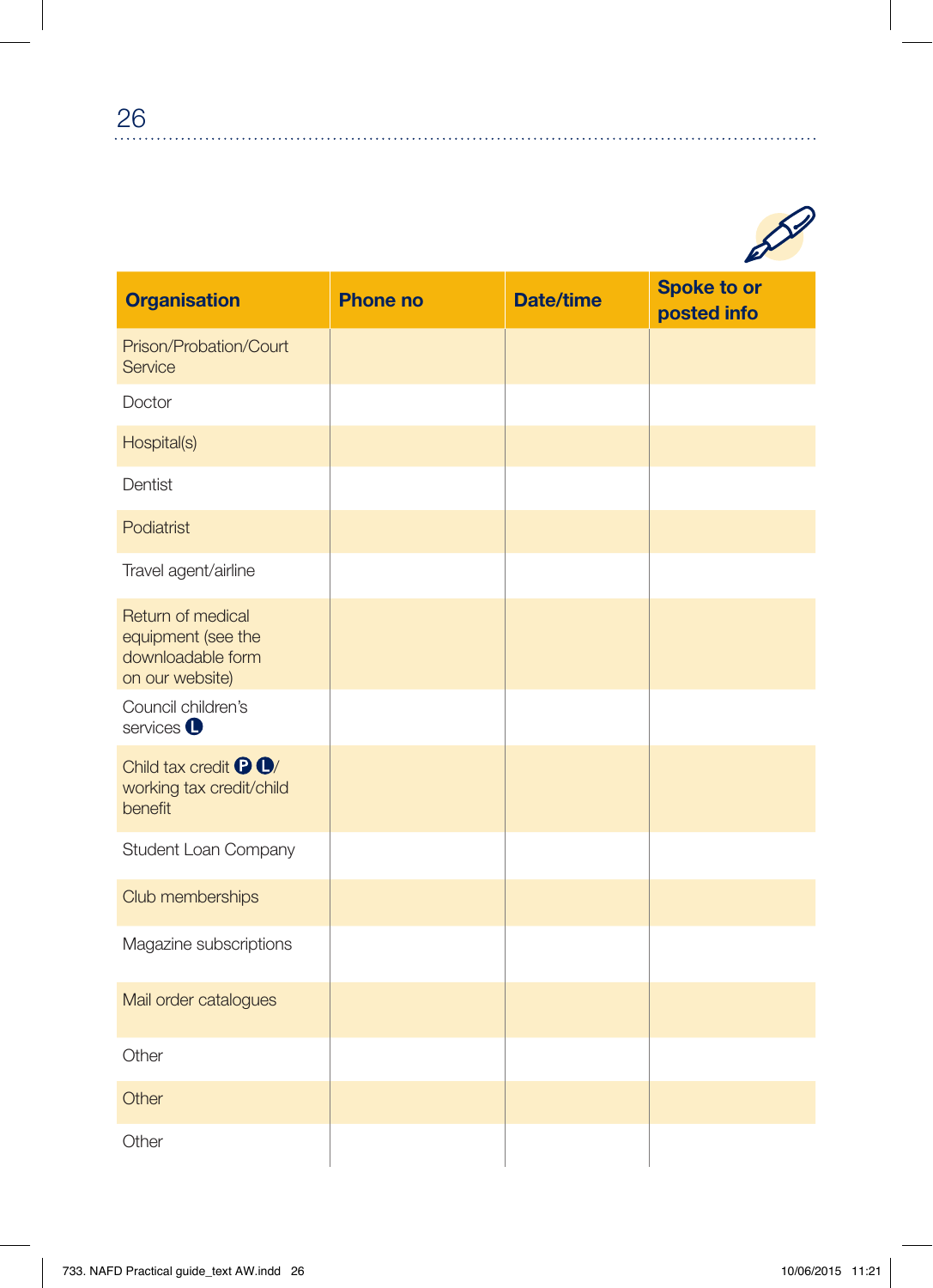# Finding out about benefits

People can be on benefits for a variety of reasons and a change of circumstances, especially the death of a partner, can affect your own entitlement. After a death, income may fall if a work pension is lost. Or it may fall at first and then rise due to an inheritance which may take you over the threshold for some benefits or mean you have to pay tax.

### If you are using a professional for probate they can contact the DWP for you.

The Department for Work and Pensions has a Bereavement Service to make it much simpler for bereaved people to notify them of a death. At the same time the eligibility for benefits of the immediate next-of-kin can be checked. Applications for Bereavement Benefits (see below) and the Social Fund Funeral Payment (see page 19) can be made on the telephone immediately.

If you are not using a professional to deal with probate for you we recommend you call the Bereavement Service as soon as possible to avoid any over-payment of benefits which would then have to be repaid from the estate to the government.

Call the DWP on 0845 606 0265 (or 0845 606 0275 for a Welsh language service)

Alternatively, the textphone number is 0845 606 0285 (or 0845 606 0295 for a Welsh language service)

The benefits designed specifically for bereaved people are:

- Bereavement Benefit & Bereavement Allowance Claimed using Form BB1 and only available to surviving spouses or civil partners, usually under state retirement age.
- Widowed Parents Allowance Also claimed on Form BB1 and replaces Bereavement Allowance when a parent has children still in education or younger.
- Guardians' Allowance Claimed from the tax office.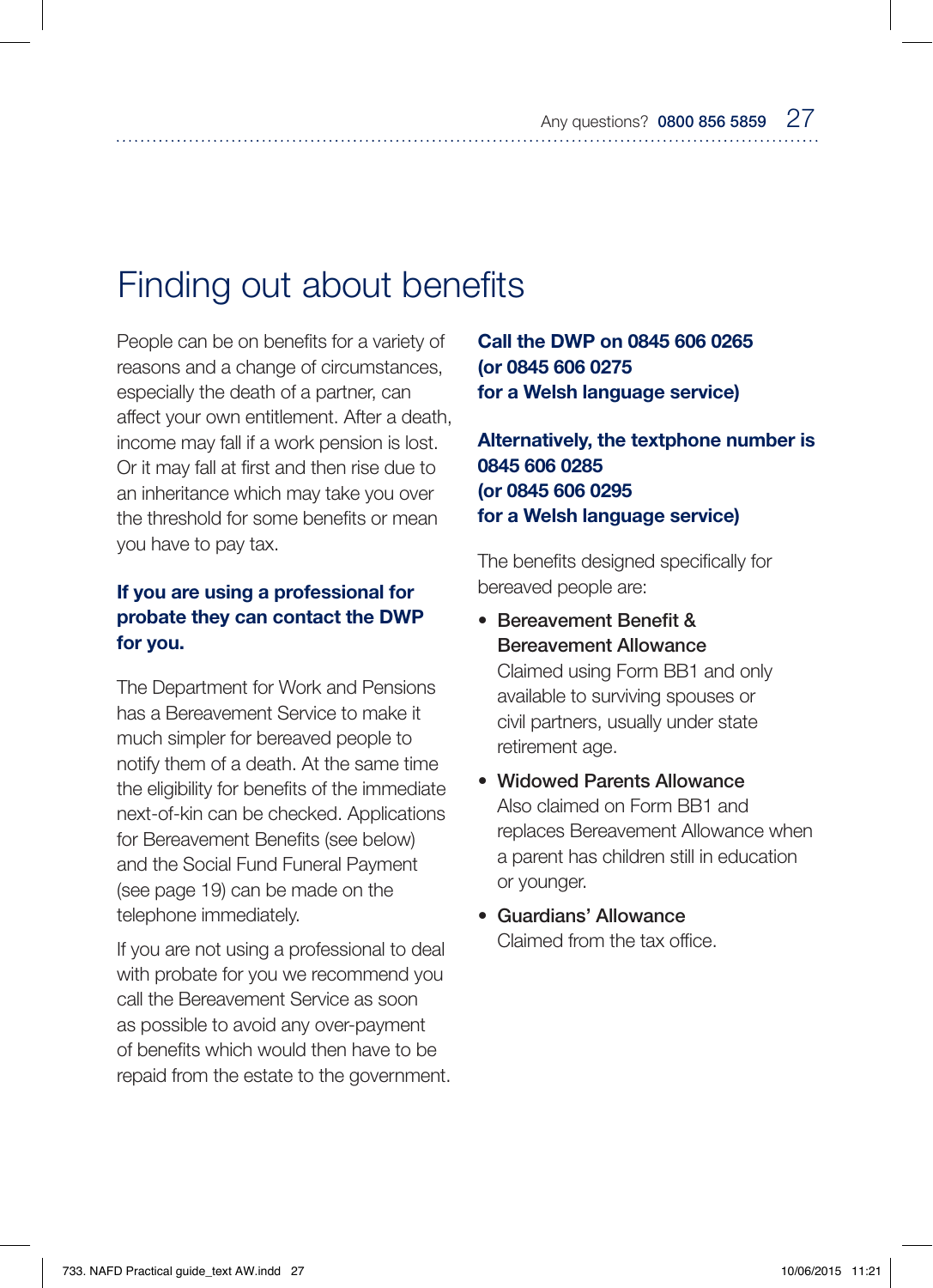# **Inquests**

An inquest is a formal court hearing which examines the circumstances of any death which is unnatural, unexplained or happened in circumstances in which the law requires there to be an inquest, such as a death in custody or as a result of an industrial accident.

Inquests differ from other courts because there is no prosecution or defence. The purpose is to investigate who has died, when, where and how they died. Most inquests are heard in front of a coroner who directs the hearing, but some inquests have to be heard in front of a coroner with a jury. One of the most important aspects to understand is that an inquest cannot decide that any individual or company is to blame for the death.

There is considerable variation in how long after a death the inquest is held. This depends a great deal on the complexity of the circumstances to be investigated.

You will be kept up to date about progress in the investigation. Please be patient with the coroner's staff – they are often waiting for information from other people. Do tell the coroner's officer if you have particular concerns or questions you would like answered. Often the coroner

will ensure they are asked during the inquest to make the experience a little less stressful for you. Remember the inquest can only examine the facts of the case and is not the place to campaign for changes to services. In fact the inquest is often helpful for families in filling in gaps in their own knowledge. The immediate family do have the right to ask questions at the inquest.

Occasionally families choose to have legal representation at an inquest but legal aid is not yet available for this. Unless there is a possibility of further legal action afterwards (e.g. suing someone for negligence) lawyers are usually not necessary.

After an inquest the death is registered automatically and you can purchase death certificates from the registrar.

The Ministry of Justice has a very helpful booklet Guide to coroners and inquests and Charter for coroners services. If you are not offered this it can be downloaded using this link: www.justice.gov.uk/ downloads/burials-and-coroners/ guide-charter-coroner.pdf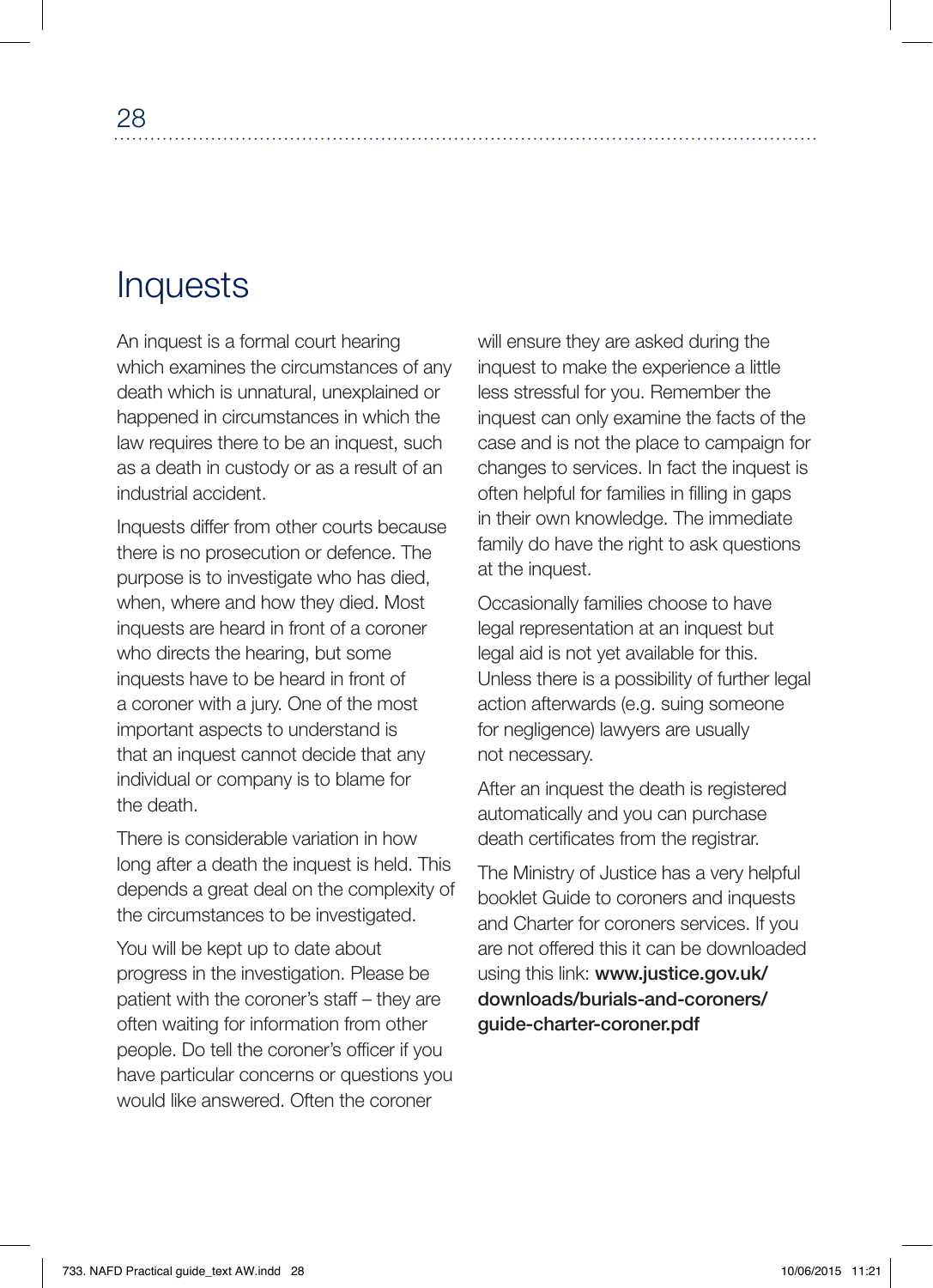

You may want to use this space for notes relating to the inquest.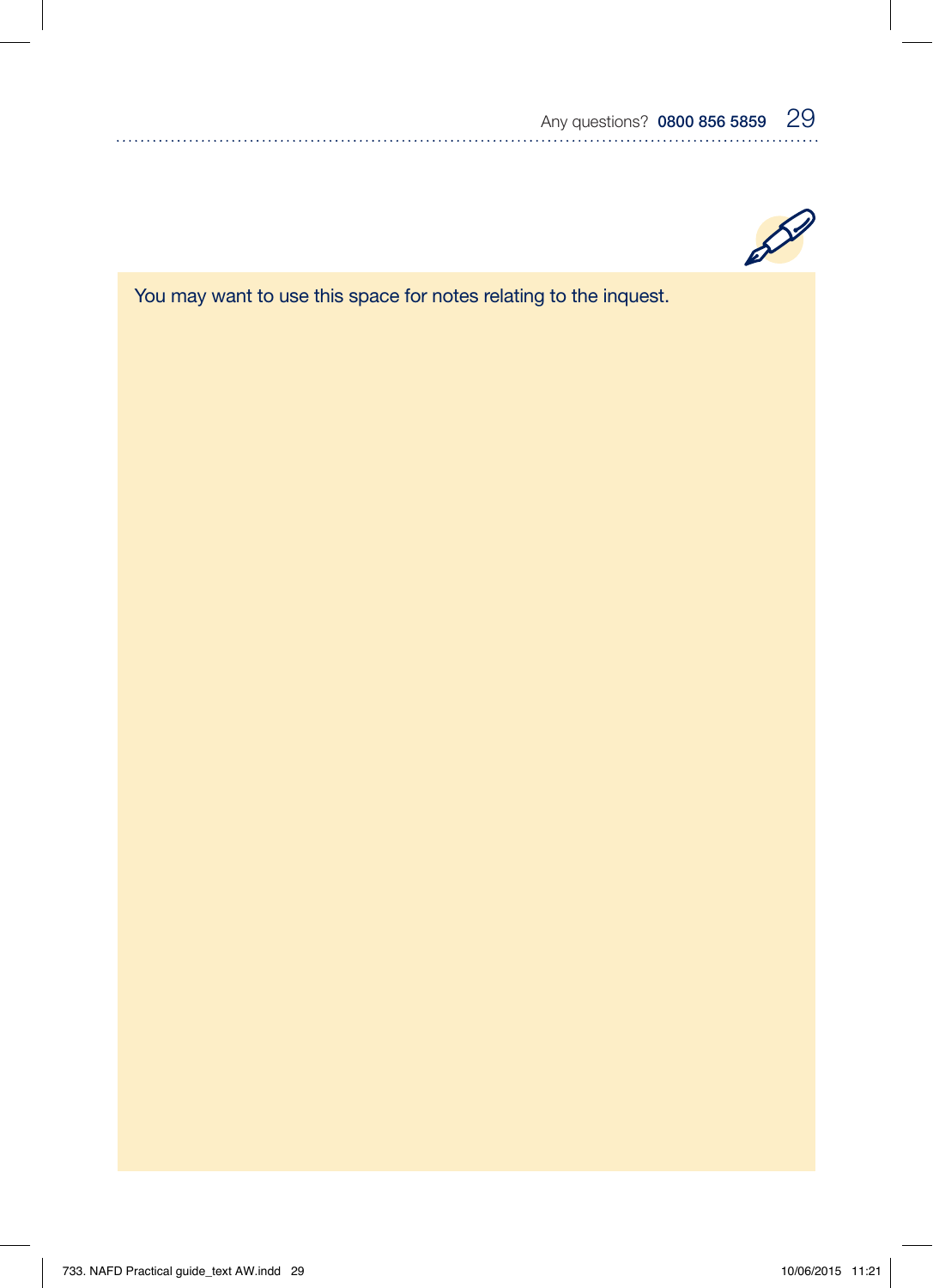# What is the difference in Scotland?

Investigation and registration of death in Scotland is governed by Scottish law.

Reasons to refer a death for investigation are very similar to England and Wales but the investigation is carried out by a procurator fiscal. Scotland does not have inquests and all deaths can be registered after an initial investigation, with or without a post-mortem examination. Deaths should normally be registered within 8 days and can be registered at any register office in Scotland.

#### Please call us for further information and local contact phone numbers.

A 'short form' free death certificate can be issued in Scotland, but this may not be accepted by financial institutions.

On those occasions when a court hearing is mandatory (e.g. deaths resulting from an industrial accident) or where it is believed to be in the public interest, a Fatal Accident Enquiry is arranged in front of a Sheriff. Staff from the procurator fiscal's office will liaise with families.

The assets of someone who has died are also subject to Scottish Law under a process termed confirmation. This is an equivalent process to probate but there are significant differences. People wanting to carry out confirmation themselves can request assistance to complete the necessary forms, from the Sheriff Court Clerk for estates under £36,000. Professional assistance from a solicitor should be sought for larger estates and if a property is involved.

There are some changes to registration of death planned for April 2014 in Scotland. These are designed to introduce greater safety in the system but will be quite different to the changes in England and Wales. The changes will not affect everyone registering a death so you will be told if there will be any implications for you when you register.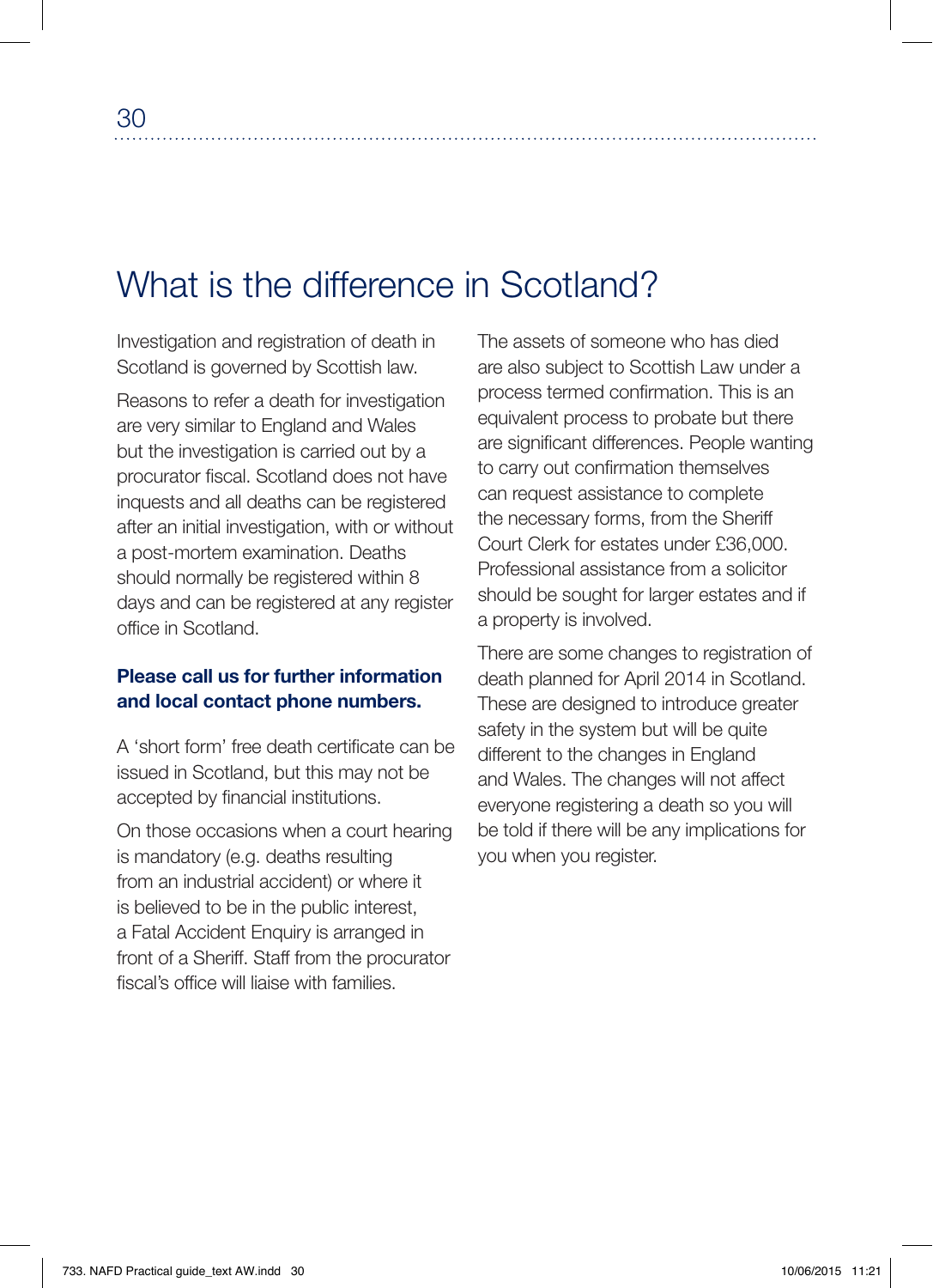# What is the difference in Northern Ireland?

The procedures for investigation and registration of deaths are very similar to those in England and Wales. There is one coroner for the entire province.

The procedures for probate are also very similar.

Please call us for further information and local contact phone numbers.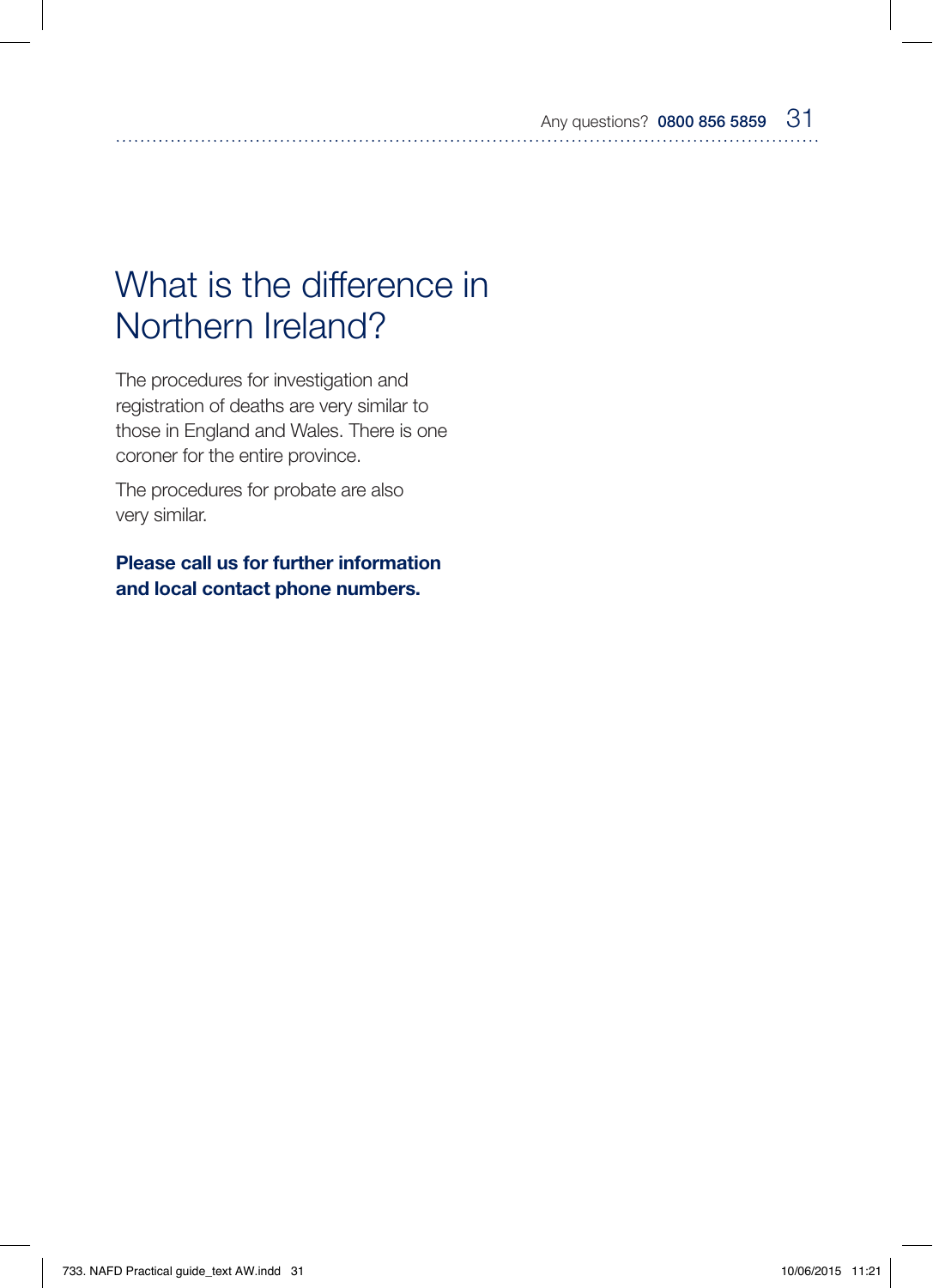# Changes to death certification

England, Wales, Scotland and Northern Ireland are all reviewing their procedures for certifying and registering deaths. No new procedures are fully in place yet. It is expected that the changes in England and Wales will be introduced in 2014 but the exact date is not yet certain.

In some parts of England and Wales the Department of Health is working with coroners and registration services to test a proposed new system of death certification. This is designed to improve the quality of death certification as well as making it easier for bereaved people to understand the cause of death and discuss any concerns they may have. You will be told by the hospital or doctor if they

are taking part in one of the pilot sites for the programme. The main difference you will notice is that you may be spoken to by an independent doctor called a Medical Examiner, or one of their team – a Medical Examiner's Officer.

All of the other documents and procedures described in this booklet are still in use at the present time.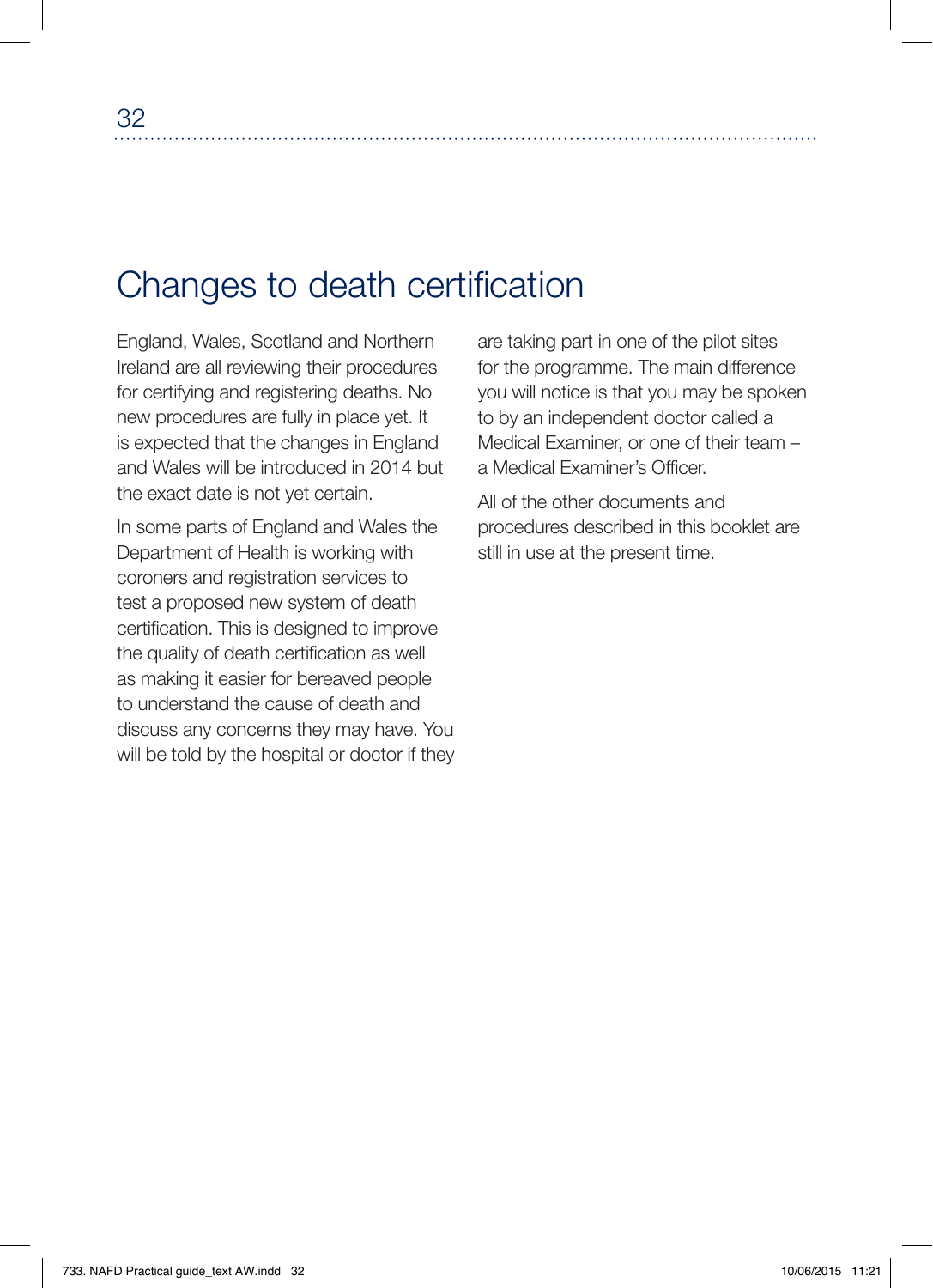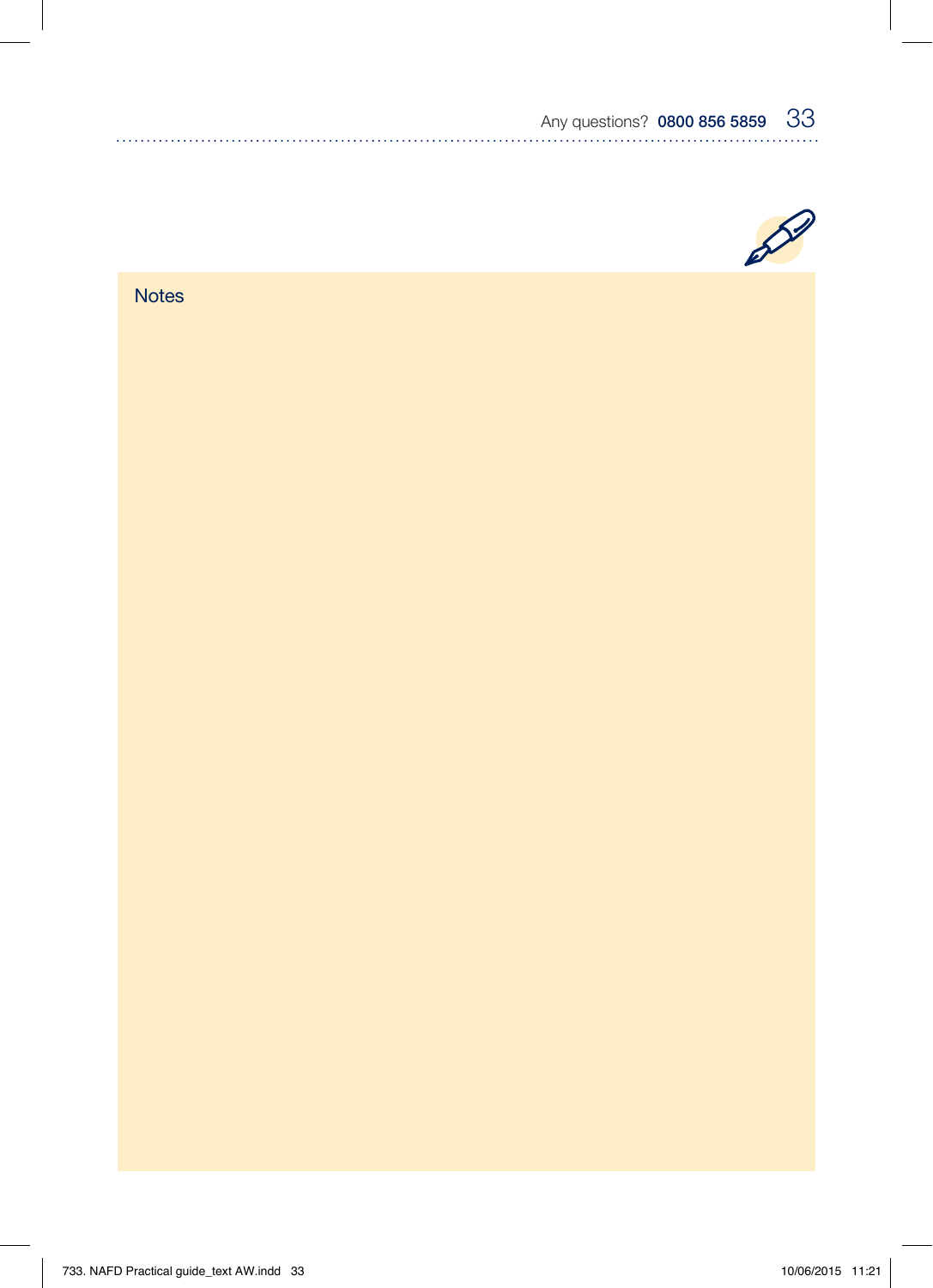# Useful contacts

# National Association of Funeral Directors www.nafd.org.uk

#### **Simplify** www.simplify.co.uk

There are many other organisations that provide a variety of practical information and/or emotional support after a bereavement – far too many for us to list here. Please call us so we can find the contact details that are most appropriate to your individual circumstances.

You may find the following numbers and websites helpful – telephone numbers are given with details if a service is offered out of usual office hours.

### **Samaritans**

#### www.samaritans.org 08457 90 90 90

Available 24 hours every day. A confidential emotional support service for anyone experiencing feelings of distress or despair for any reason, including those which could lead to suicide.

### **Cruse**

#### www.crusebereavementcare.org.uk

The largest bereavement support charity in the UK.

### Child Death Helpline

0800 282 986 (0808 800 6019 free for main network mobiles) Open every evening of the year 7pm – 10pm. A helpline for anyone of any age affected by the death of a child (from pregnancy to adulthood) in any circumstances. All calls are answered by parents who have experienced bereavement.

### Government Services and Information www.gov.uk

Government services and information all in one place – this website has lots of information and links to lots of other sites that you will find useful, including local authorities.

#### NHS Choices

#### www.nhs.uk

Information about local health services and lots of medical//health advice and information about a huge variety of conditions and much more.

# Citizens Advice

# www.adviceguide.org.uk

This website has an excellent range of information on a very wide range of issues.

#### Money Advice Service

www.moneyadviceservice.org.uk Free impartial financial advice.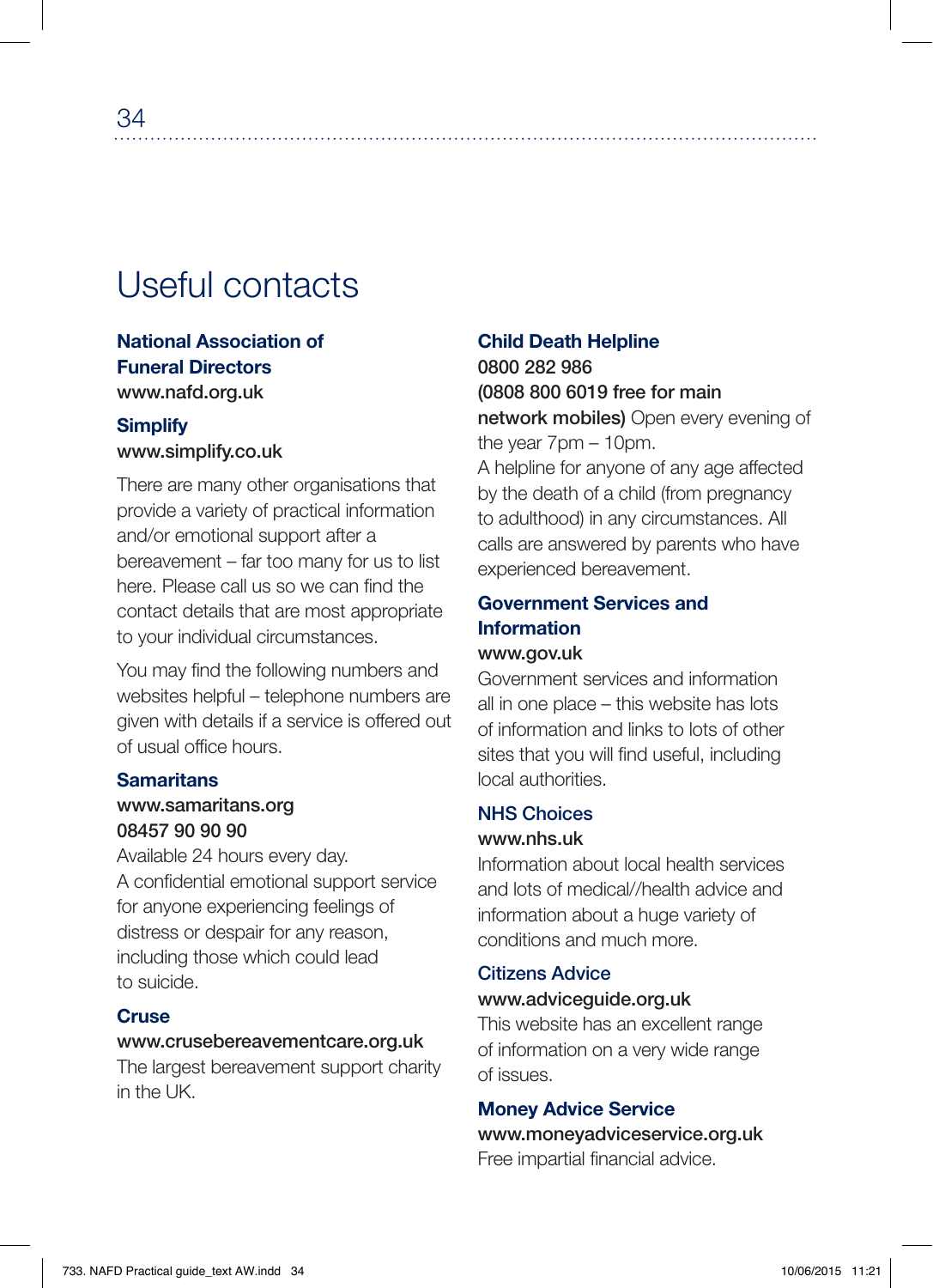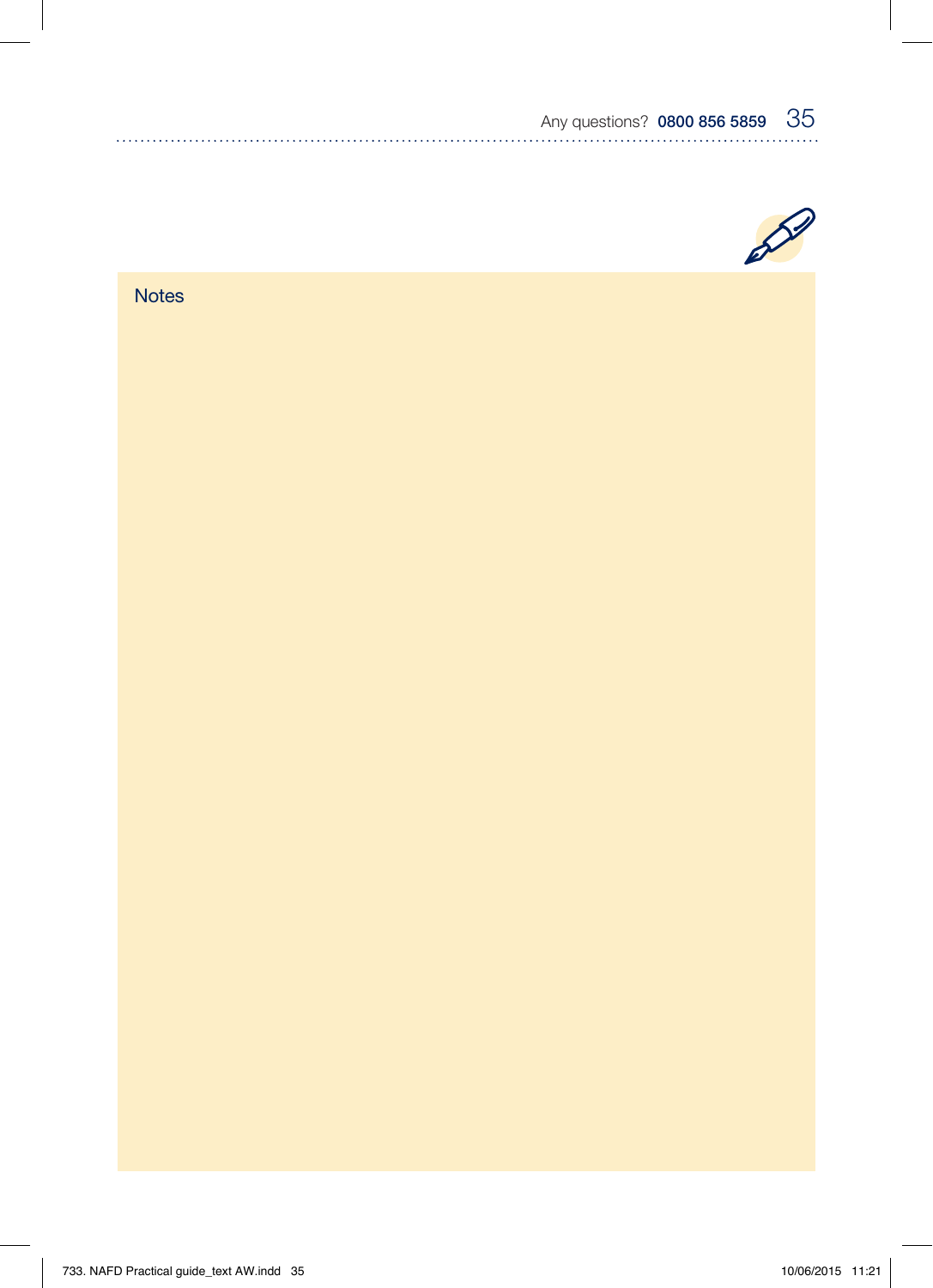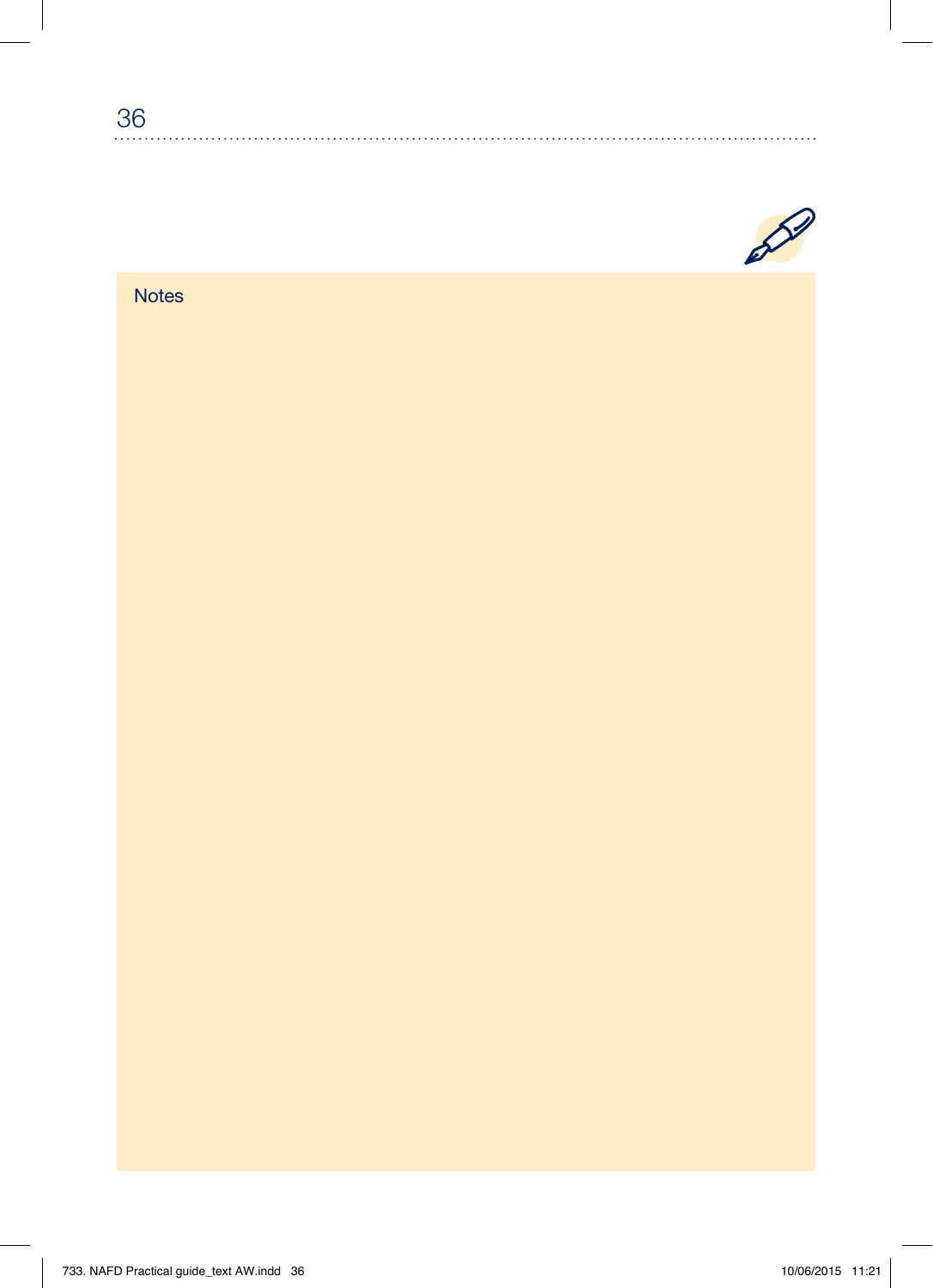